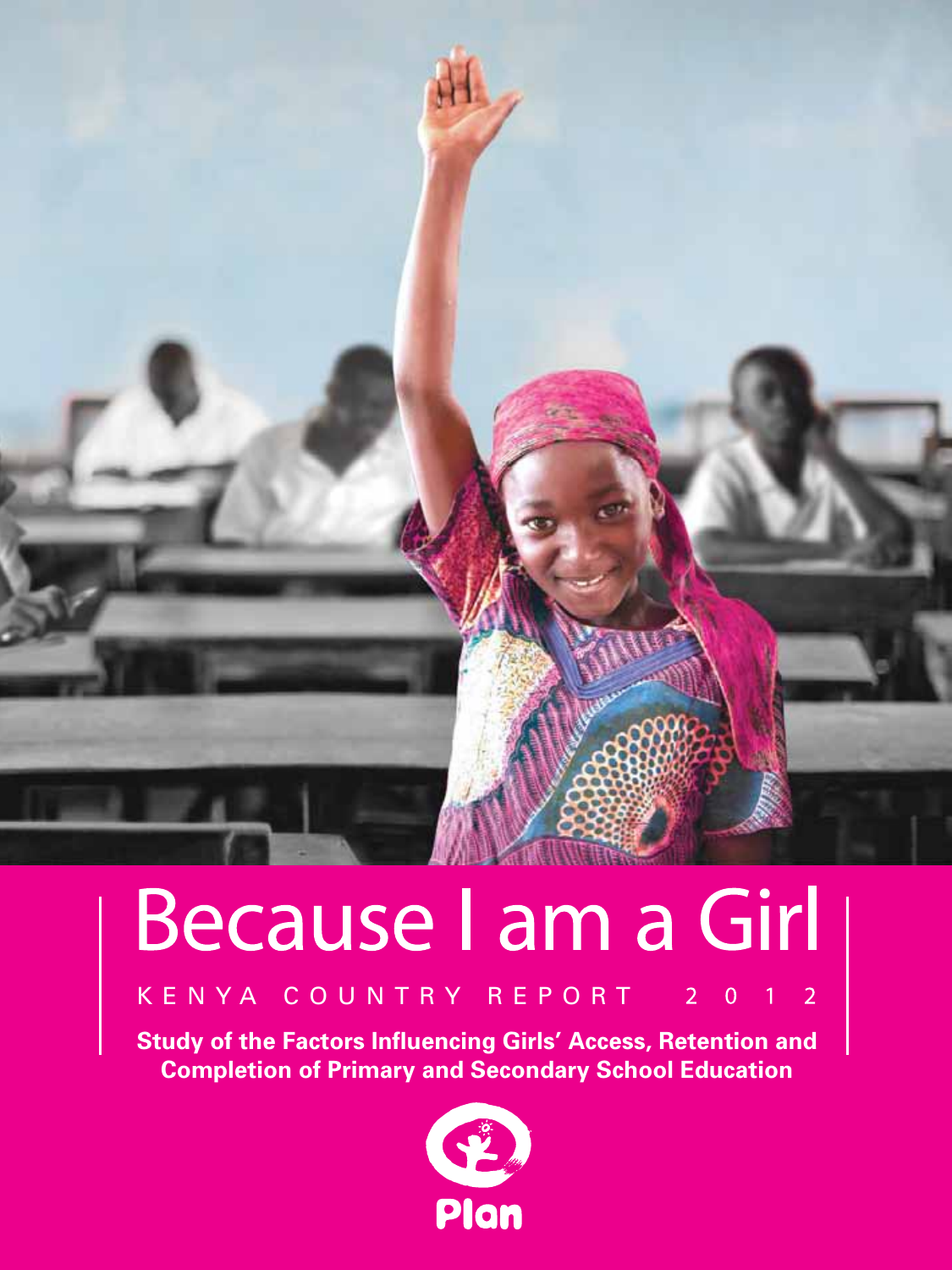## **Executive Summary**

## **Background**

Plan International is a child centered organization working in fifty (50) developing countries across the world in Africa, Asia and the Americas to promote child rights and lift millions of children out of poverty. Founded 75 years ago, Plan is one of the oldest and largest children's development organizations in the world. **In Kenya**, Plan has been working with the rural and urban poor communities for over thirty years (since 1982) in her endeavor to enhance realization of the rights of the child. Currently Plan works in eight counties also known as Program Units in Kenya namely Kwale, Kilifi, Tharaka, Machakos, Kisumu, Homa Bay, Bondo (Siaya) and Nairobi Program Units (PUs).

For the last five years, Plan has been researching and releasing annual reports on the *"state of the world's girls"*. These reports have shown that girls in Kenya and other developing countries of the world are among the most disadvantaged people on the planet. Beginning in early childhood and especially prominent during adolescence, girls face multiple intersecting unique barriers to completing secondary education, to gaining the life skills needed to transition successfully to decent work; and to enjoy their rights These reports suggested a range of assets that girls need at specific stages throughout their lifecycle in order to become empowered and to realize their rights. These assets

include personal, social, physical assets such as life skills, peer networks, safe spaces, role models, financial literacy, vocational skills, opportunities to participate in public life and material assets (like text books)k.

Plan international launched a global campaign called "Because I Am A Girl" (BIAAG) on 11th Oct. 2012 with the main focus of addressing **both** the intersecting barriers and multiple assets towards facilitating girls' holistic empowerment. The campaign is based on a comprehensive approach which seeks to achieve changes at multiple levels of rightsholders (girls) and duty-bearers (both moral and principal). Specifically, the Campaign seeks to work with:

- • **Girls** to build their capacity and **agency to make meaningful choices and** act as agents of change;
- **Families and communities** to change socio-cultural norms, values and attitudes toward girls; and
- **Institutions** to implement laws, policies and public services that support and protect girls.

## **Study justification and methodology**

To contextualize the campaign in Kenya, Plan (Kenya Country Office) commissioned three studies focused on the girl-child to establish the prevalence and underlying/structural factors of the three key barriers to Girls Education. The studies were undertaken in Nairobi, Coastal, Nyanza and Eastern counties where Plan operates. The three barriers which were studies were:

a. Child marriage;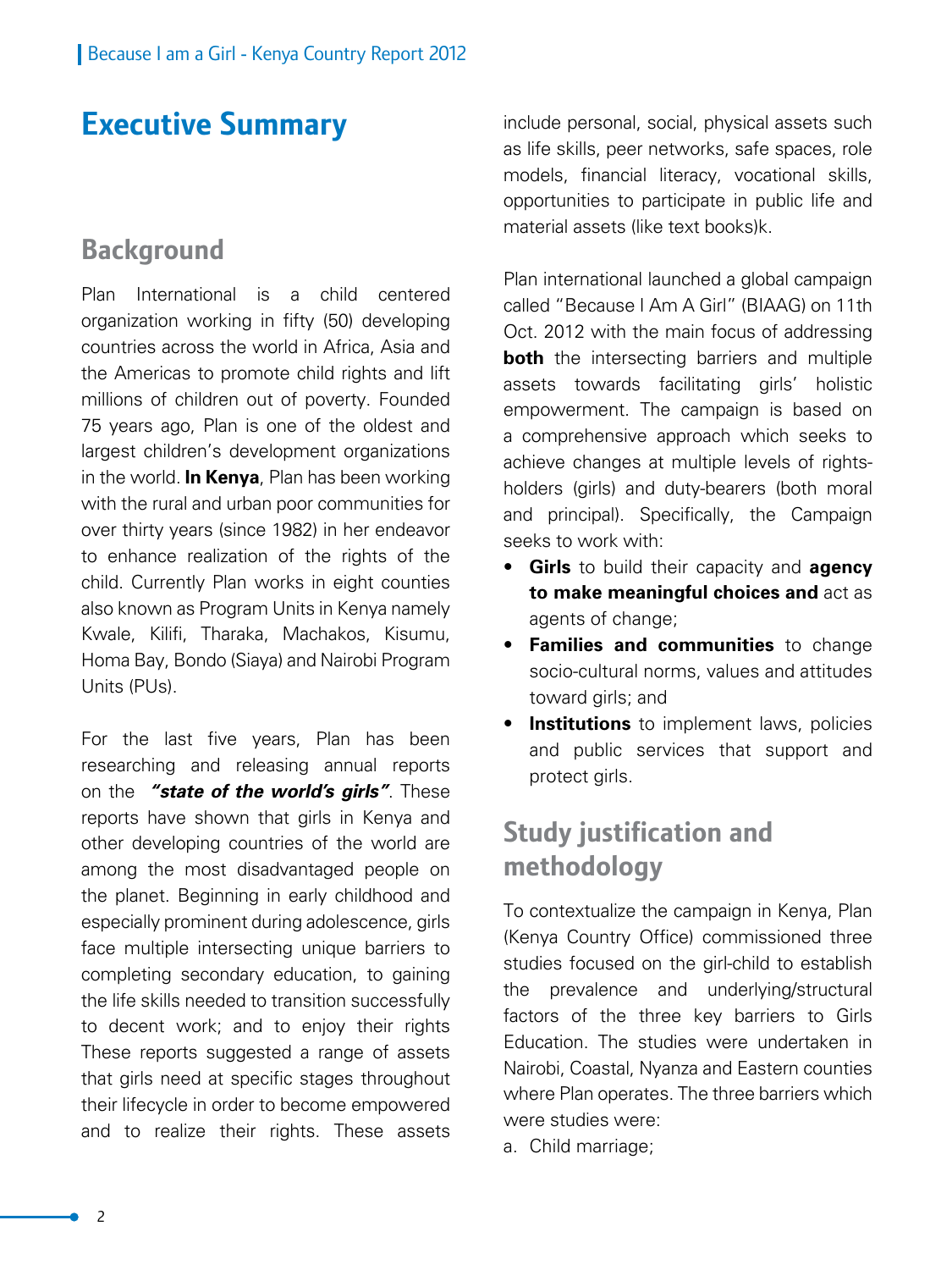- b. Sexual exploitation of under age children, in particular transactional sex
- c. Child domestic labor.

The studies included primary collection of both quantitative and qualitative data in the study sites as well as a review of relevant secondary data at the national, regional and international levels. Primary data collection consisted of household surveys, key informant interviews and focus group discussions.

## **Key findings and recommendations**

The findings of the three studies summarized in this report generally point to a dire situation that requires concerted remedial action from all actors around the girl-child including the parents/caregivers, learning institutions and the government as the principle duty bearer. The key findings and recommendations were:

- Incidences of **child marriage** were very high as 43.3% of females were married as children while 11.6% males were married as children. Additionally, the report revealed that those married as children had very low education achievements; nearly 70% had only primary level of education.
- Incidencesof*Transactional sex amongst children* were recorded in all the 4 study sites (Bondo, Homabay, Kwale and Kilifi). Kilifi and Kwale registered the highest prevalence as 15% of children aged less than 18 years were to have engaged in the vice; girls were more involved in the practice than boys. The key causal factors cited as fueling the vice were the nonprovision of basic and schooling items by parents/guardians which leads to these children seeking the items from nonrelatives some of who demand for sex in return.

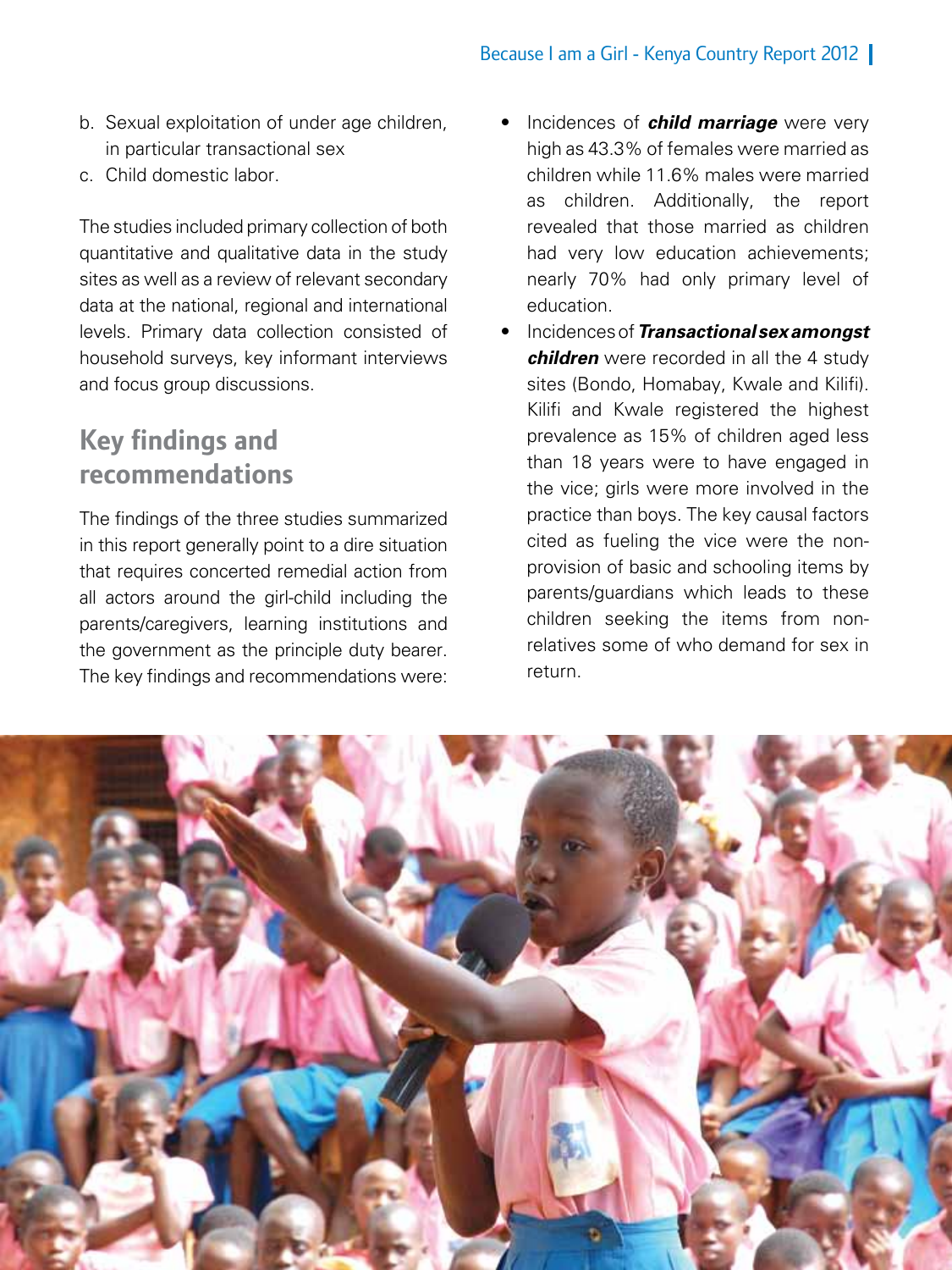#### Because I am a Girl - Kenya Country Report 2012

• The study on *child domestic labor* revealed a worrying trend where an increasing number of the girls are actually engaged in child labour within their household. Girls were particularly found to be taking up responsibilities of their absentee parents.

Although, the child domestic labor study revealed that the number of underage 'live-in maids' is negligible, it noted that there are children who live with their parents, attend school and still go out to clean clothes and take care of other children; though a fairly invisible facet of child domestic labor, this is an area that needs more research.

- Gender targeted social protection programs should be initiated to safeguard girls from falling into the vulnerability traps that which were identified to be predisposing them to transactional sex leading to early pregnancy and marriage. Appropriate measures should be taken by the Government in partnership with NGO's and other stakeholders to cushion the vulnerable community members from extreme poverty. There is need for more education and sensitization on targeting the youth on issues of sex and sexuality and the dangers that associated with teenage sex.
- Improving access to education for both girls and boys and eliminating gender gaps in education are important strategies in ending the practice of child marriage across the five program units and the country as a whole. Increasing the level of free and compulsory education may be an effective tactic as it would prolong the period when a girl is unavailable

for marriage. Communities, parents and school committees should be reorientated to support girls who conceive or have children before adulthood to pursue their education after delivery.

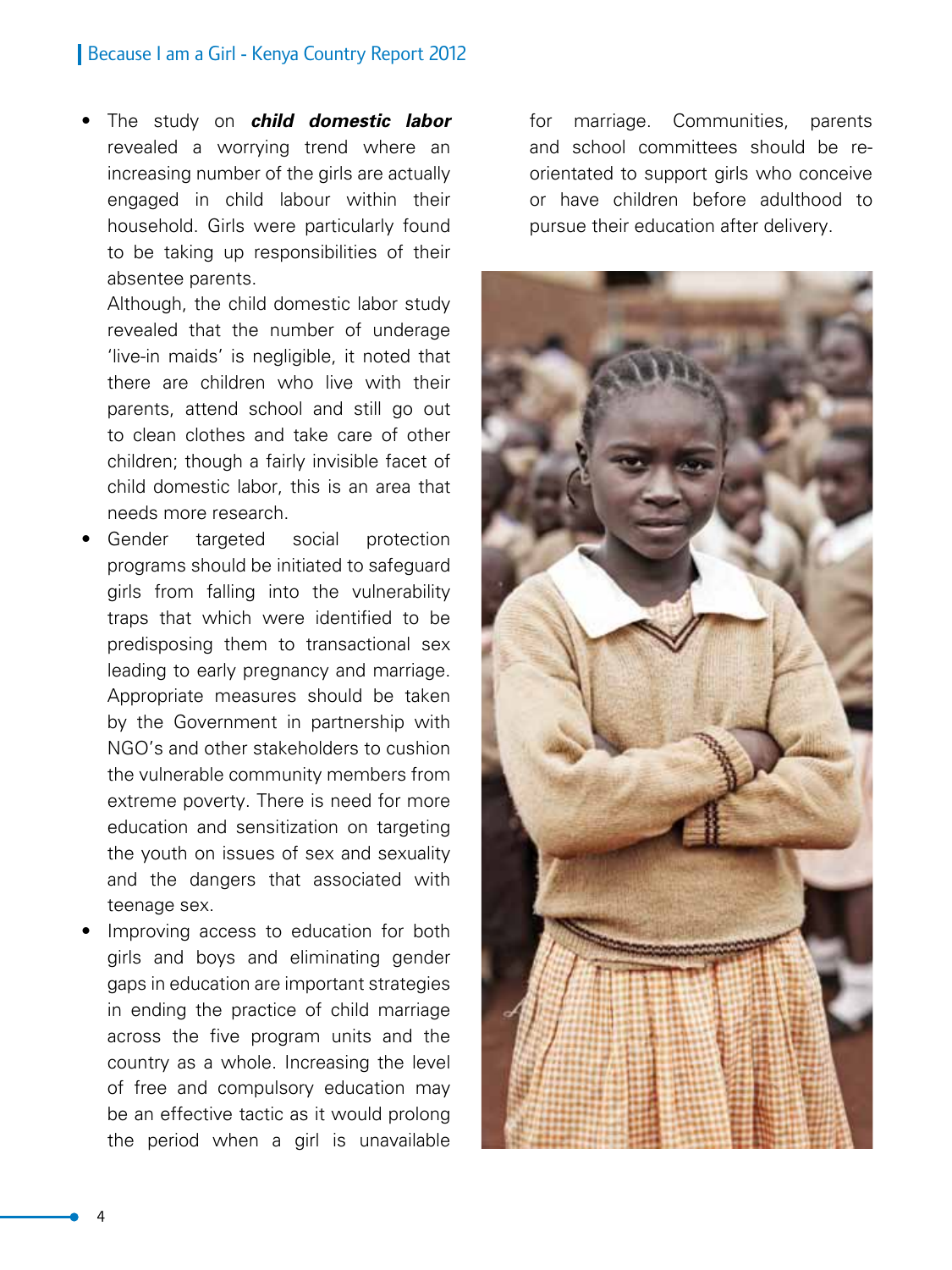## **Section 2: Child marriage:**

## **Background**

In 2004 a UNICEF statistical study estimated that more than 100 million girls in the developing world would be married before the age of 18 by 2015 (UNICEF Early Marriage, 2005). That UNICEF study found child marriage to be a common practice in Africa with over 42% (though this over 60% in parts of East and West Africa) married before they reached the age of 18 years. While both boys and girls are affected, child marriages impact on girls in far larger numbers and with more intensity. From the literature review, it was clear that it is very difficult to get accurate data locally on the true extent of child marriages because many such marriages are not officially registered, and where they are, parents tend to falsify the girls' ages. Such acts are easier in rural areas where birth certificates are often nonexistent or not properly recorded. Available data are often outdated and inadequate to support meaningful policy and programme development.

International human rights instruments such as the UN Convention on the Rights of the Child (CRC) and the Convention on the Elimination on All Forms of Discrimination against Women (CEDAW) recognize a child as a human being aged below 18 years and stipulate 18 years as the minimum age for marriage for males and females. This is the minimum age when young people attain

"full maturity and capacity to act" (IAC, 2003). Cchild marriages are considered forced marriages since the consent of the child is seldom considered, and even when considered, the child has no capacity to grant it before the consummation of the union.

The Kenyan constitution is aligned to these instruments and stipulates that marriage is only possible between consenting adults of opposite sex. The Children's Act of 2001 outlaws child marriage which it defines as "marriage or cohabitation with a child or any arrangement made for such marriage or cohabitation".

## **Study Methodology:**

The child marriage study was conducted in the month of September 2012 in order to document the prevalence and causes of child marriage and recommend relevant interventions and areas for further research. The study was conducted in five program units namely Bondo, Homa Bay, Kilifi, Kwale and Tharaka. The study involved the use of household interviews triangulated with Focus Group Discussions (FGDs) and Key Informant Interviews (KIIs). Lot Quality Assurance Sampling (LQAS) was employed to draw appropriate samples for the household interviews in each of the 5 Plan program counties. Each Plan program unit was zoned into five sections and from each 19 respondents were selected. Thus 95 respondents were drawn from each of the five program units giving a total of 475 (112 males and 363 females) respondents for the household interviews. The household survey targeted young people aged between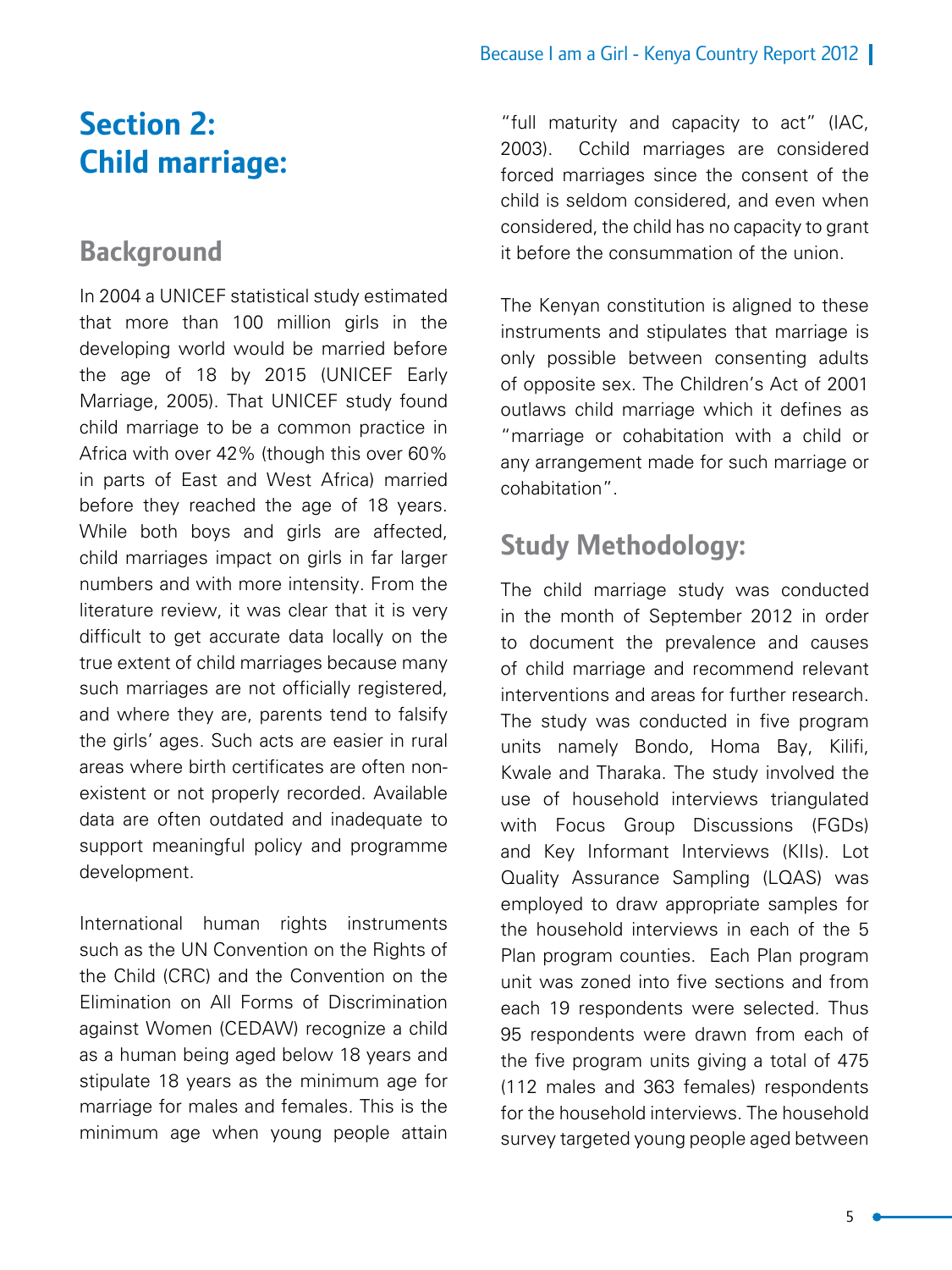18 to 24 years, both male and female who are married or had ever been in a marriage relationship. There were also 25 FGDs in which 259 respondents participated and another 45 respondents were interviewed as key informants across the five program units.

## **Key findings:**

Among the 475 respondents interviewed in the household survey, 29.3% were aged between 18 and 20 years while 70.7% fall between 21 and 24 years of age. In terms of marital status concerned, 49.7% were married, 32.2% were in cohabitation relationship, 16.4% were separated, 1.3% were divorced while 0.4% were widowed. Regarding level of education completed, 4.6% had not gone to school, 66.9% had primary level education, 23.4% had secondary level education, 4.8% tertiary college level education while 0.2% had attained university level education.

The study established that 35.5% of all (male and female) the household respondents across all surveyed Plan program units got married when they were below 18 years while 47.6% got married aged between 18 and 20 years and 16.6% got married aged between 21 and 24 years. The proportion of respondents that got married while below the age of 18 years (child marriage) was higher (43.3%) among females than among males (11.6%). These proportions were higher than the national prevalence of child marriage that stands at 34% for females and 1.4% for males (KDHS 2008/2009).

Across Plan's program units, Kilifi recorded the highest prevalence of child marriage 47.7% followed by Homa Bay (38.9%), Kwale (37.9%), Bondo (29.5%) and finally Tharaka at 25.3%.

| Table 2.1: Marriage age across the five program units |                                    |                 |               |       |         |  |  |  |  |  |
|-------------------------------------------------------|------------------------------------|-----------------|---------------|-------|---------|--|--|--|--|--|
| <b>Marriage age</b>                                   | <b>Percentage responses by PUs</b> |                 |               |       |         |  |  |  |  |  |
|                                                       | <b>Bondo</b>                       | <b>Homa Bay</b> | <b>Kilifi</b> | Kwale | Tharaka |  |  |  |  |  |
| $<$ 18 years                                          | 29.5%                              | 38.9%           | 47.4%         | 37.9% | 25.5%   |  |  |  |  |  |
| 18 – 20 years                                         | 53.7%                              | 46.3%           | 41.1%         | 43.2% | 53.7%   |  |  |  |  |  |
| $21 - 24$ years                                       | 16.8%                              | 14.7%           | 11.6%         | 18.9% | 21.1%   |  |  |  |  |  |

## **Knowledge and attitudes related to child marriage:**

When the 475 household respondents were asked their opinion on the right age at which girls should get married, 90.7% mentioned from 18 years, 3.8% mentioned between 14 and 17 years, 0.8% mentioned below 14 years, while 4.6% said they did not know. Asked the same question for boys, 89.1% mentioned above 18 years for the marriage age for boys, 1.5% mentioned between 14 and 17 years, 0.6% mentioned below 14 years, while 8.8% said they did not know. This is represented by the graph below.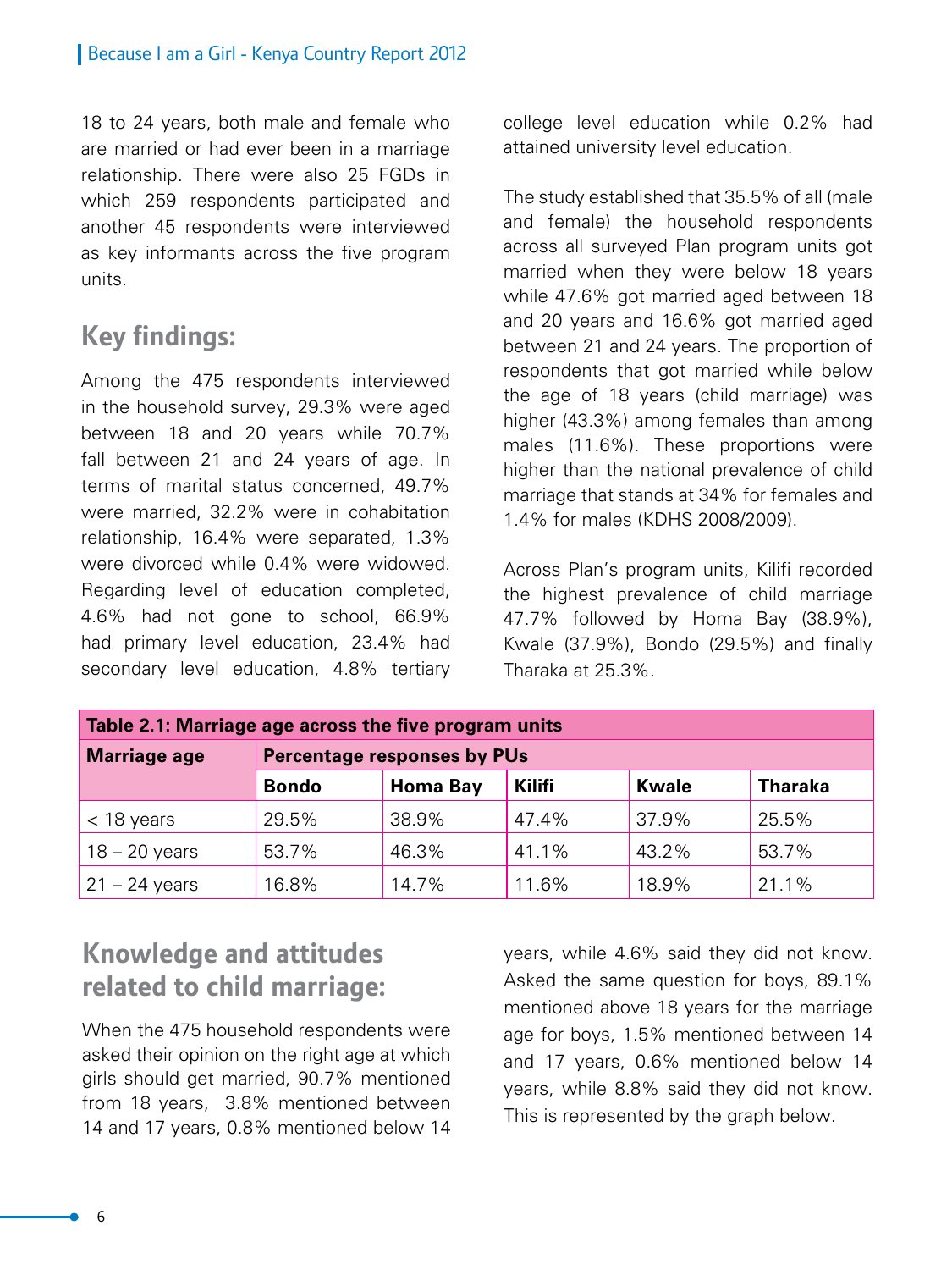



## **Causes of child marriage:**

Parents and guardians adduced a combination of cultural, religious and economic arguments to justify child marriage. Poverty and the lack of economic opportunities for girls in rural areas were cited by parents and guardians as a major factor leading to child marriage. Some (poor) parents view girls are either as an economic burden to be hastily disposed or a valued asset exchangeable for goods, money or livestock. It was observable from the study that girls married before the age of 18 were more likely to come from poor families and from rural areas. In some FGD sessions, family stigma attached to girls engaging in premarital sex and bearing children outside marriage were cited as acceptable reasons for pushing girls into early marriage. Other girls got into child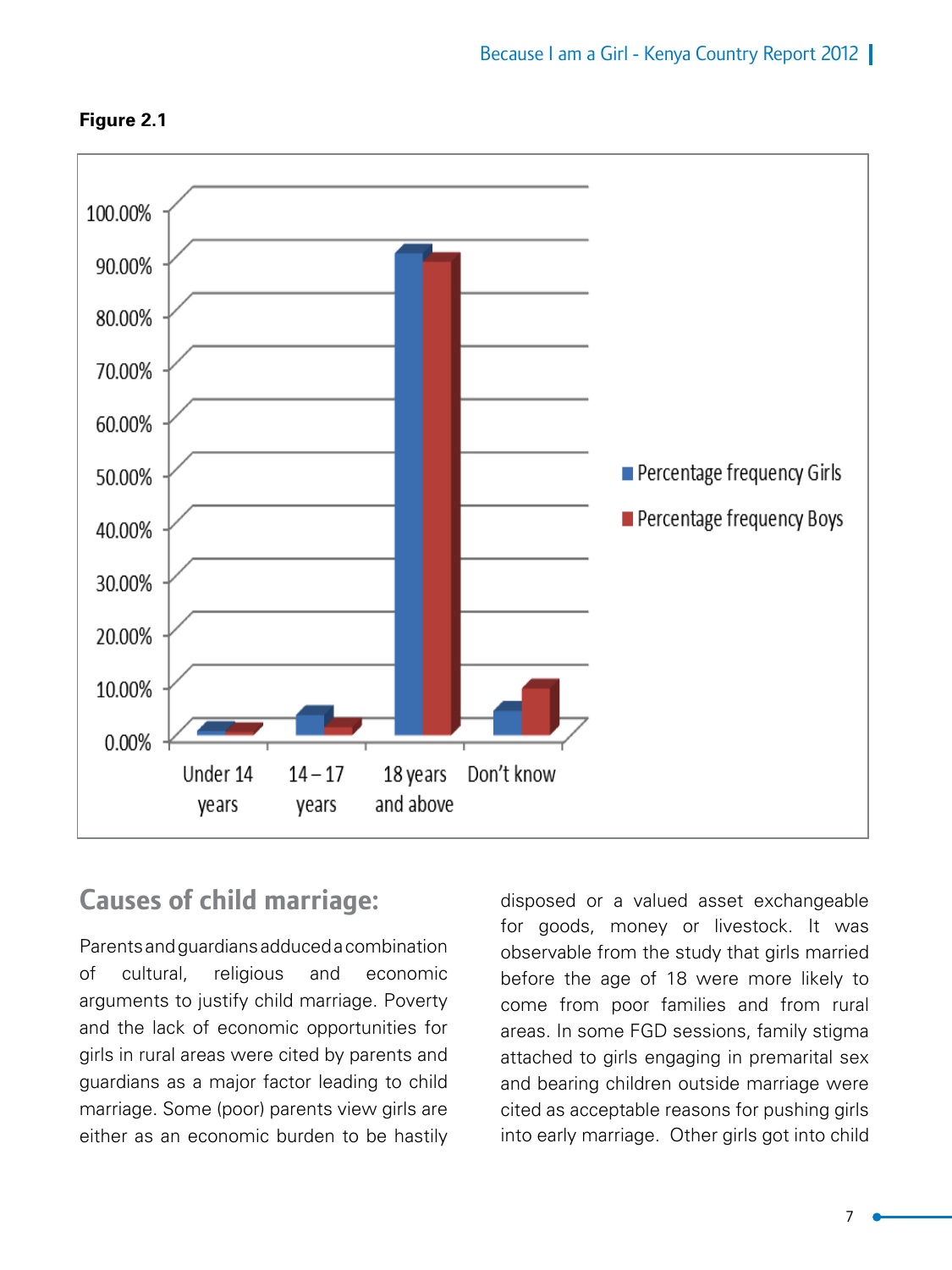marriages to escape from harsh parents or from the difficulties associated with orphanhood status, or negligence of their parents. Girls that dropped out of school for whatever reason were more likely to end up in child marriages.

In the coastal region child marriage was found to affect both boys and girls (though girls were more affected) and mainly driven by the tradition or cultural practice in which the parents agree and some dowry is paid. The practice seemed so strong that in some cases the child marriages are even solemnised by Imams or in church. FGDs revealed that many parents in Kilifi and Kwale try to marry off their daughters the moment they discover they are pregnant so that they can protect the family status or name. The marriage is arranged not only to conceal the pregnancy and avoid having children who are born out of wed-lock, but also to get both the "dowry" and a "penalty" payment from the man responsible for the pregnancy. Low regard for education by many parents in this region means more children drop out of school and get into these arrange child marriages. In Kilifi majority of the girls got married between the ages of 13 years to 16 years while majority of boys got married between the ages of 17 years to 23 years.

In the Nyanza region the study found that many boys who drop out of school and get involved in the fishing industry ended up in child marriages. Some of these boys get involved in affairs with "older women" who use them as their "joboya" (youth that help them get fish in return for sexual favours) and end up marrying them. In Bondo and Homabay, the practice of "partying" after funerals through dances or discos were also cited as one of the avenues that lead to teenage pregnancy and therefore compels majority of the girls to drop out of school and seek early marriage. In Tharaka the practice of female circumcision (FGM) as a "rite of passage into womanhood" for girls aged 12 to 14 years included indoctrination that they were "full women" who should immediately prepare for marriage and child bearing responsibility.

## **4.3 Challenges of child marriage**

When the 475 respondents to the household survey were asked the challenges children in child marriages face, 81.7% mentioned lack of financial support from spouse, 68.6% mentioned lack of emotional support from spouse, 63.6% mentioned lack of emotional support from in-laws, 68% mentioned lack of spousal support with household chores, 84.2% mentioned that there are too many family responsibilities and hence there is no time for education, while 75.6% mentioned lack of support with child care.

The main challenge that was cited in all the program units was too many responsibilities with no time for education, except from Homa Bay where lack of support with child care was cited as the main challenge of child marriage. Girls married as children mostly found motherhood as the key focus of their lives, at the expense of other development in areas such as formal education, training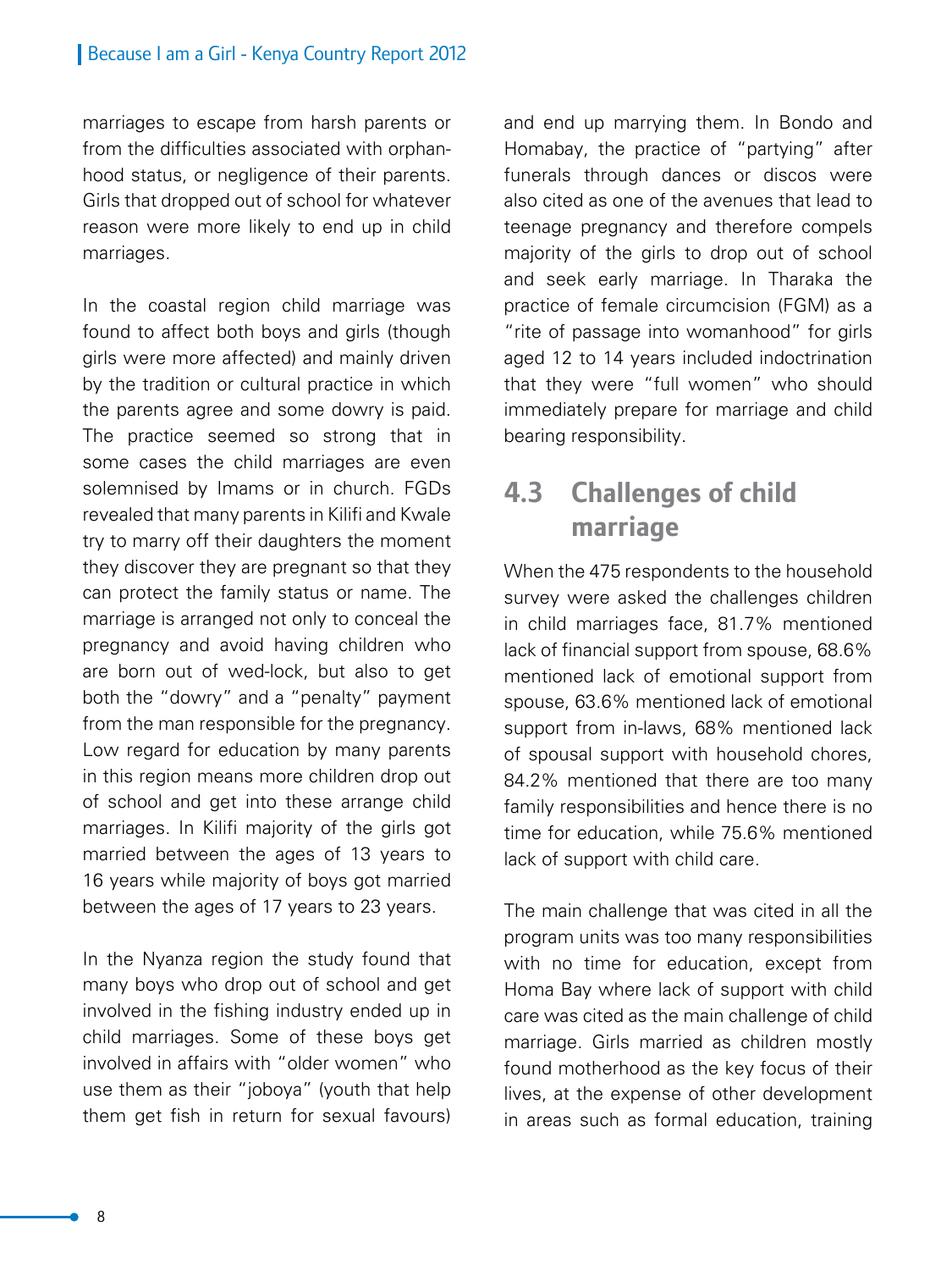

for employment, entrepreneurship and personal growth.

Some of the challenges that were cited in all the five program units include the fact that child marriage leads to early childbearing at an early age for the girl child. According to the key informants early pregnancy poses great health risks to any young woman, and if the pregnancy is carried to term; then to her infant. They also pointed out that these risks are exacerbated by poverty and inadequate access to maternal and child health services.

They also pointed out that girls married before they turn 18 are less educated, have more children and are married to men who are significantly older.

## **Conclusion and recommendations:**

The study showed that the prevalence of child marriages in areas where Plan Kenya operates is higher than the national average and identified the main drivers of this practice as mainly poverty, cultural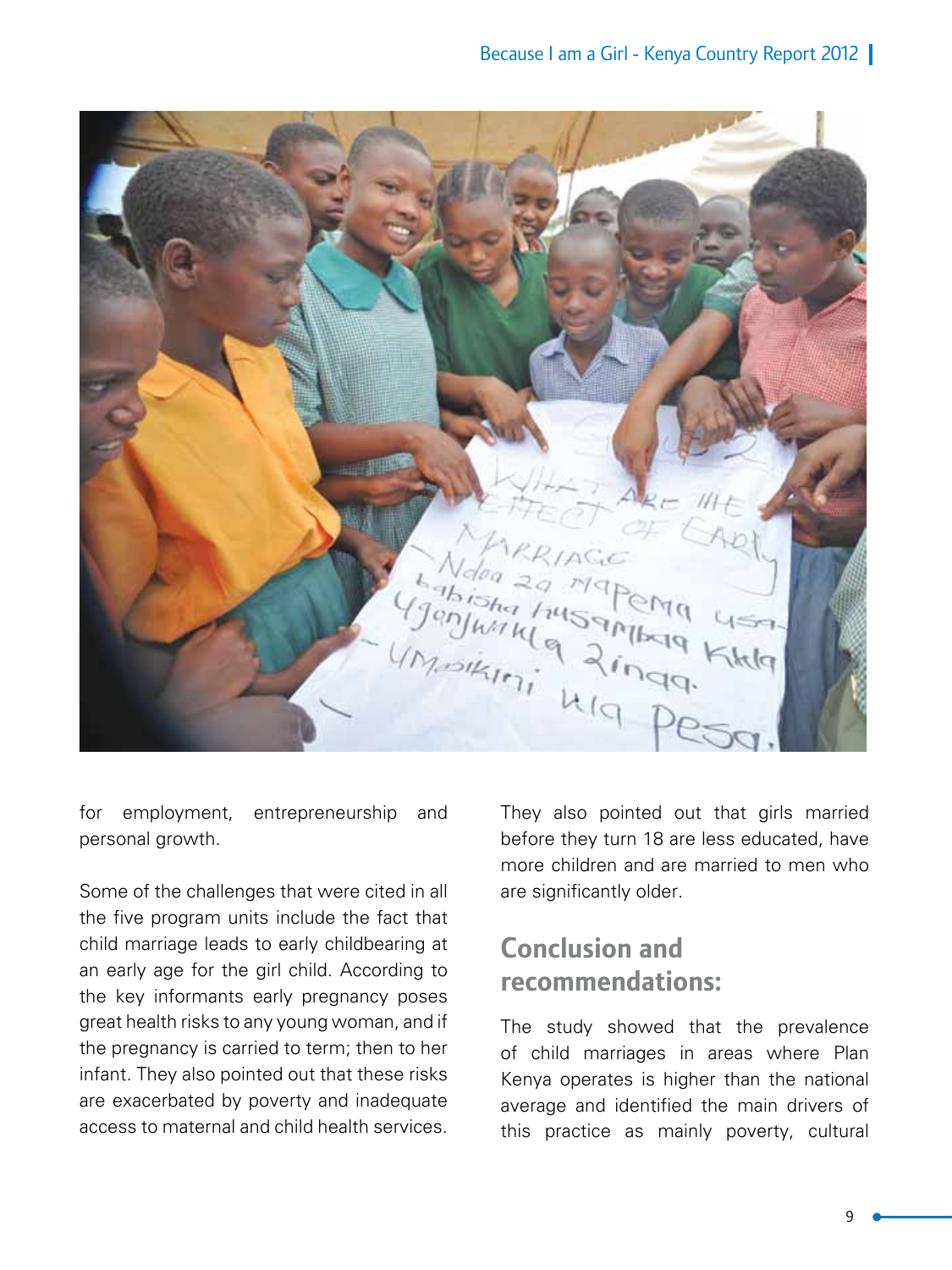practices, boy-child preference, and general apathy towards education for all children. The following recommendations may be considered to address this vice;

- (i) The Government and other stakeholders should target areas of high poverty prevalence and initiate projects that improve the livelihood of the communities while cushioning the more vulnerable community members from extreme poverty. Girls and women who are already married should be supported to fulfil their right to education and equipped with life skills-based training to ensure that they can earn a livelihood.
- (ii) Youth should be sensitized to manage their sexuality and avoid the dangers associated with teenage sex. Development practitioners should consider interventions that delay age of sexual debut and/or improve youth access to effective contraceptive methods.
- (iii) There is need to involve elders of the communities in cultural analysis to identify and strengthen the traditions and beliefs and cultural values that support

realization of children's rights and discard those that are no longer relevant to the communities.

- (iv)Improving access to education for both girls and boys and eliminating gender gaps in education are important strategies in ending the practice of child marriage across the five program units and the country as a whole. Increasing the level of free and compulsory education may be an effective tactic as it would prolong the period when a girl is unavailable for marriage. Communities, parents and school committees should be reorientated to support girls who conceive or have children before adulthood to pursue their education after delivery.
- (v) Further research is required to explore the impact of child marriage on boys and men. The demand-and-supply relationship of child marriage should be qualitatively explored to illuminate dynamics, such as the reasons why households marry their children and why men prefer younger brides, in order to inform programming strategies.

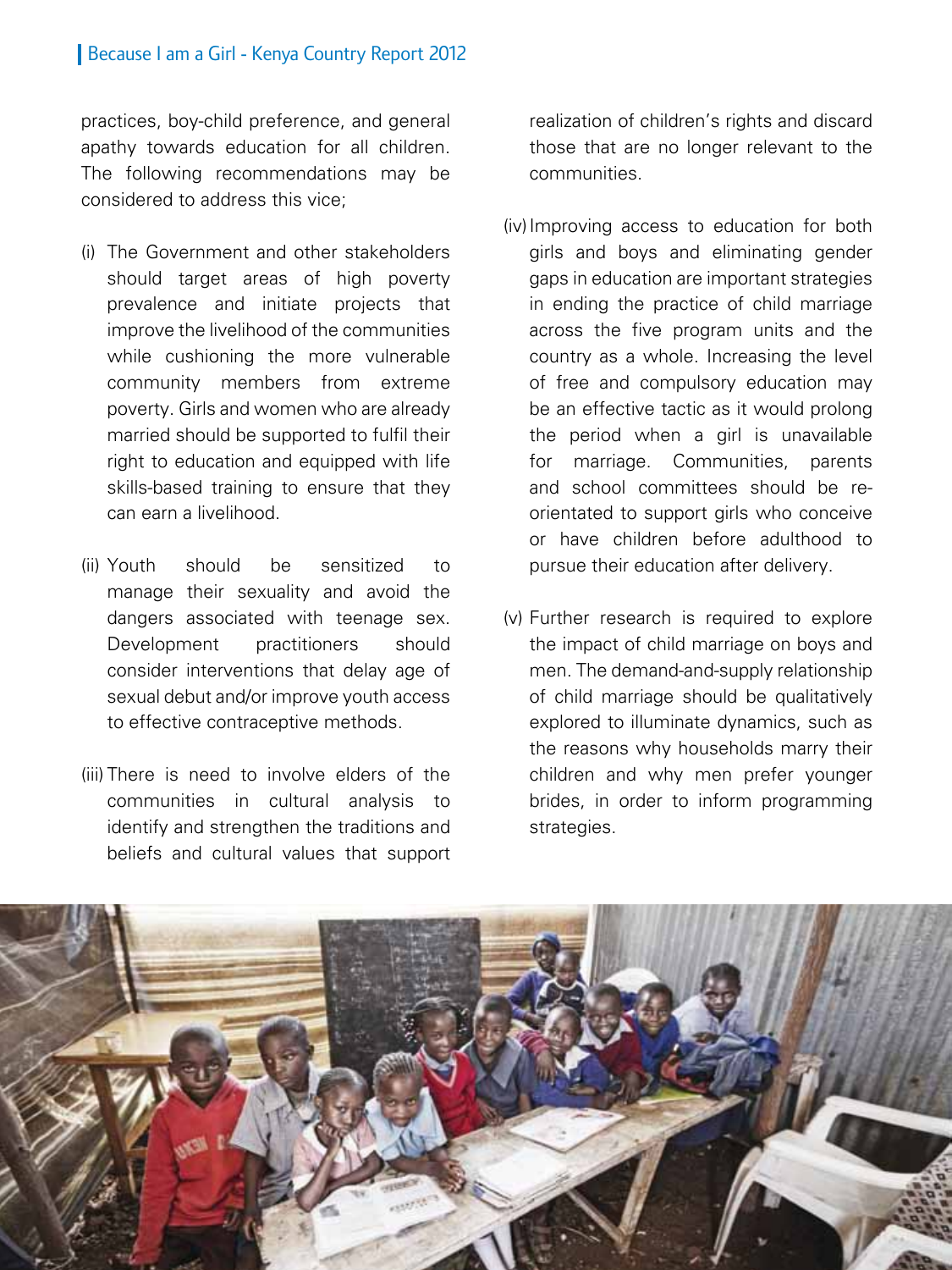## **Section 2: Transactional Sex:**

## **Background**

Transactional sex is sex in exchange for money or gifts. It is distinct from prostitution in that the players consider each other as "boyfriends and girlfriends", and the monies or gifts exchanged are seldom prenegotiated. Otherwise it also involves casual sex and one may have multiple partners. Transactional sex has often been viewed as a growing informal income generating activity in the developing countries especially sub-Saharan Africa. Many studies on transactional sex have largely portrayed females as recipients and males as donors of money and gifts that are transferred.

## **Study Methodology:**

The study focused establishing the prevalence and causes of Transactional Sex (TS) among young people aged 10-24years in Bondo, Homa Bay, Kilifi and Kwale Program Units in rural Kenya. The targeted program

#### **Figure 3.1**

units were similar - all are situated along international water bodies (Lake Victoria and Indian Ocean), have a high poverty index, low social status of women, high child and maternal morbidity and mortality rates, and low girl-child education. All the program units also had high prevalence of child marriage, a migrant population and are very rich in tradition and culture.

The target population for this component was children aged 10 to 24 years stratified into three age cohorts; 10 to 14 years; 15 to 17 years and 18 to 24 years. Lot Quality Assurance Sampling (LQAS) was used to enable identification of focus geographic areas within program units and also comparison between program units. A random sample of 95 was drawn for each age cohort in each of Bondo, Homa Bay, Kilifi, and Kwale program units. Thus 285 respondents were included from each program unit making a total of 1140 for the household (quantitative) interviews. The quantitative interviews were triangulated by FGDs (of which five were done in each program unit) and Key Informant Interviews (12 per program unit).

| <b>Program Unit</b> | Age cohorts and sample size for the household survey | <b>Total</b>  |               |       |
|---------------------|------------------------------------------------------|---------------|---------------|-------|
|                     | $10 - 14$ yrs                                        | $15 - 17$ yrs | $18 - 24$ yrs |       |
| <b>Bondo</b>        | 95                                                   | 95            | 95            | 285   |
| Homabay             | 95                                                   | 95            | 95            | 285   |
| Kilifi              | 95                                                   | 95            | 95            | 285   |
| Kwale               | 95                                                   | 95            | 95            | 285   |
| <b>Total</b>        | 380                                                  | 380           | 380           | 1,140 |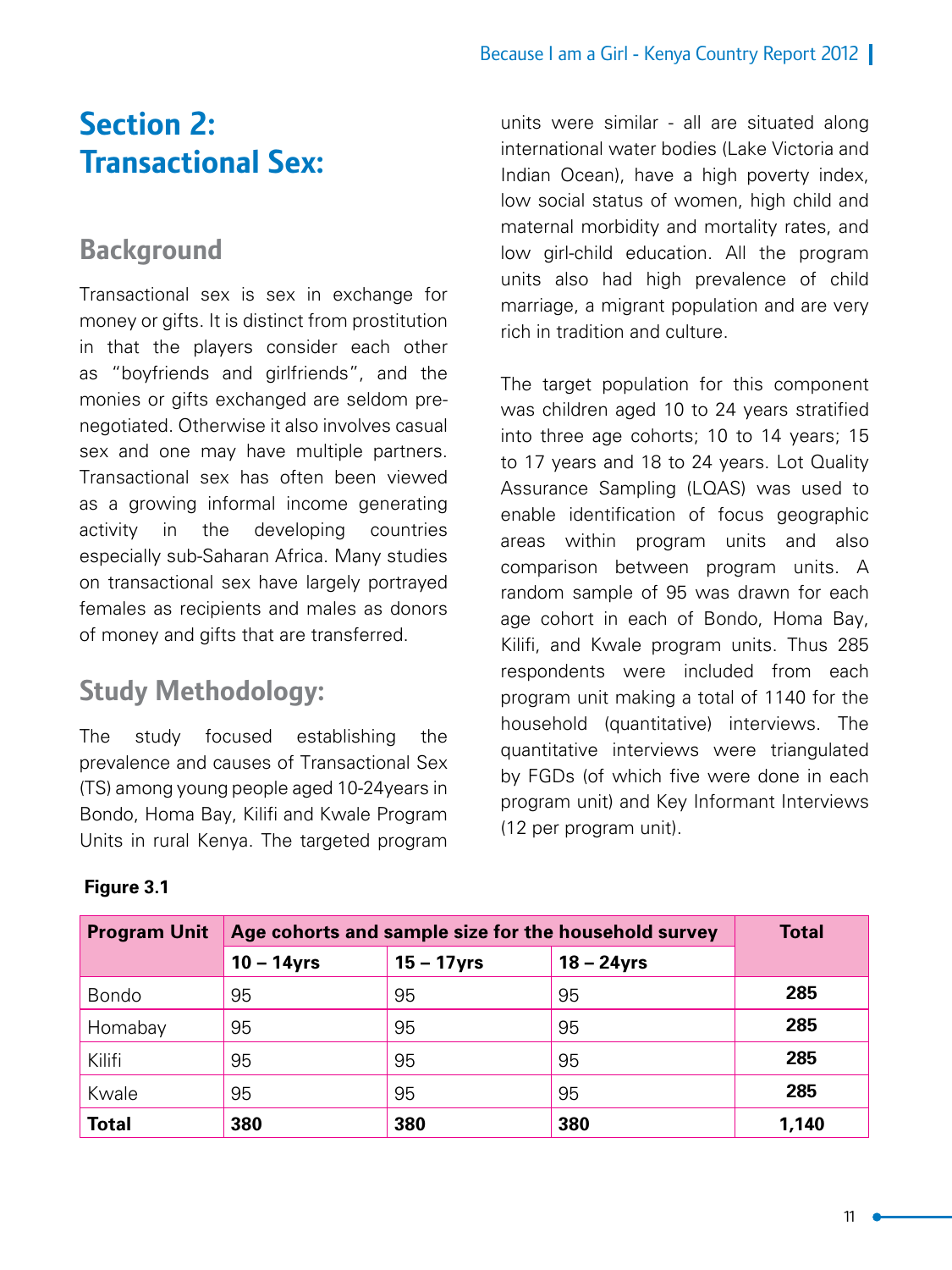## **Key Findings:**

### **Bondo PU:**

#### *General sexual practices among children:*

The proportion of children that thought their friends had had sex was about 27% among children aged 10-14yrs, 33% among children aged 15-17yrs, and expectedly 90% among the youth aged 18-24yrs. Asked whether they themselves had ever had sex, those answering in the affirmative were 96% among youth aged 18-24yrs, 36% among children 15-17yrs and 17% among children aged 10- 14yrs. Overall, half of the children and youth aged 10-24yrs ever had sex.

#### *Transactional sex among children*

The study sought to determine if children aged 10-14yrs engaged in transactional sex by relating sex to some of their common needs such as learning materials, sanitary pads, school uniforms, and entertainment – especially where such needs were met by non-relatives or relatives other than the child's parents. Those aged 15-24yrs were asked directly if they had ever received or given material goods, gifts or money for sex.

Over 84% of the children aged 10–14yrs received school learning materials from their parents, and other relatives. Only 6% received gifts from non-relatives like friends and neighbors and though some of the nonrelatives demanded for favors from the children, none of the favors were of sexual nature.

Among the 15-17yrs, about 10% reported ever engaging in transactional sex while among the youth aged 18-24yrs the practice was much higher (27%). Overall, the vice occurred to 18% of the respondents.

| Table 3.1: Proportion of respondents ever given or received material goods, gifts or money for sex |                |                                                  |   |                |   |                         |                        |                                   |                                                       |                                |
|----------------------------------------------------------------------------------------------------|----------------|--------------------------------------------------|---|----------------|---|-------------------------|------------------------|-----------------------------------|-------------------------------------------------------|--------------------------------|
| <b>Sample</b>                                                                                      |                | <b>Total correct in each</b><br>supervision area |   |                |   | <b>Total</b><br>correct | <b>Total</b><br>sample | <b>Average</b><br><b>Coverage</b> | <b>Escalated</b><br><b>Average</b><br><b>Coverage</b> | <b>Decision</b><br><b>Rule</b> |
|                                                                                                    |                | 2                                                | 3 | $\overline{4}$ | 5 |                         |                        |                                   |                                                       |                                |
| $15 - 17$ yrs                                                                                      | 2              | $\mathcal{P}$                                    |   | 3              |   | 9                       | 95                     | 9.5%                              | 10%                                                   | 0                              |
| $18 - 24$ yrs                                                                                      | $\overline{4}$ | $\overline{4}$                                   | 5 | 5              | 8 | 26                      | 95                     | 27.4%                             | 30%                                                   | 3                              |
| <b>Total</b>                                                                                       | 6              | 6                                                | 6 | 8              | 9 | 35                      | 190                    | 18.4%                             |                                                       |                                |

The FGDs indicated that transactional sex was increasingly becoming a concern especially among the fishing communities and affected both boys and girls though the girl-child was more affected. Orphaned girls and boys were

particularly involved in transactional sex to meet their economic needs and in some cases those of their families. Boys are targeted by the older women in what is referred to as "fishfor-sex". *"The boys working in the fishing*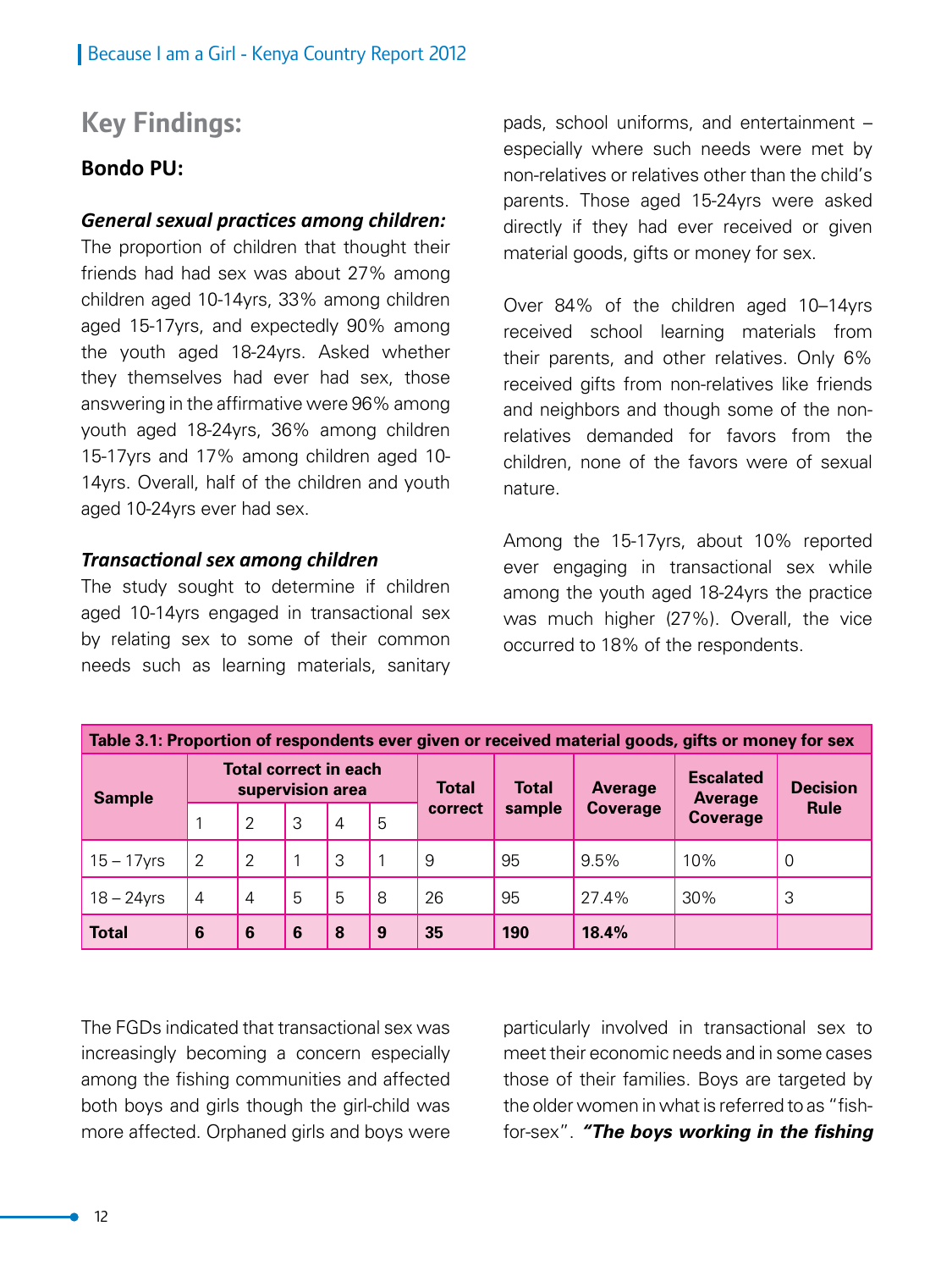*industry are particularly vulnerable"*. Young girls are targeted by older men because they are thought to be "clean" (HIV negative), cheap and manageable in terms of the types of gifts and amount of money they are given.

#### **HOMABAY PU:**

#### *General sexual practices among children:*

Though the proportions of children that thought their friends had had sex was lower in Homabay compared to Bondo, it showed a similar pattern to that in Bondo Program Unit - about 43% among children aged 10- 14yrs, 58% among children aged 15-17yrs, and 73% among youth aged 18-24yrs. The proportion of respondents that reported having themselves had sex was 68% among youth aged 18-24yrs; 47% among children aged 15-17yrs; and 21% among children aged 10-14yrs. Overall, 46% of the children

and youth aged 10-24yrs ever had sex. About 1 in 5 of the youth aged 18-24yrs, and 1 in 8 of the children aged 15-17yrs had engaged in sex with multiple partners.

#### *Transactional sex among children and youth aged 10 – 14 years:*

Over 88% of the children 10–14yrs received school learning materials from their parents, and only 12% from their siblings and other close relatives. Though 13% received learning materials from non-relatives like friends and neighbours, none of the non-relatives demanded favours from the children.

Among the 15-17yrs, 14% reported ever engaging in transactional sex while the practice was much higher (28%) among the youth aged 18-24yrs. Overall, the practice was 24% among the youth aged 15 – 24 yrs.

| Table 3.2: Proportion of respondents ever given or received material goods, gifts or money for sex |   |                                                  |   |                |    |                         |                        |                                   |                                                |                         |
|----------------------------------------------------------------------------------------------------|---|--------------------------------------------------|---|----------------|----|-------------------------|------------------------|-----------------------------------|------------------------------------------------|-------------------------|
| <b>Sample</b>                                                                                      |   | <b>Total correct in each</b><br>supervision area |   |                |    | <b>Total</b><br>correct | <b>Total</b><br>sample | <b>Average</b><br><b>Coverage</b> | <b>Escalated</b><br>Average<br><b>Coverage</b> | <b>Decision</b><br>Rule |
|                                                                                                    |   | 2                                                | 3 | $\overline{4}$ | 5  |                         |                        |                                   |                                                |                         |
| $15 - 17$ yrs                                                                                      | 2 |                                                  | 3 | $\overline{4}$ | 3  | 13                      | 95                     | 13.7%                             | 15%                                            | $\left( \right)$        |
| $18 - 24$ yrs                                                                                      | 3 | $\mathcal{P}$                                    | 6 | 7              | 9  | 27                      | 95                     | 28.4%                             | 30%                                            | 3                       |
| <b>Total</b>                                                                                       | 5 | 5                                                | 9 | 14             | 12 | 45                      | 190                    | 23.7%                             |                                                |                         |

Discussions in focus groups indicated that transactional sex in Homa Bay Program Unit was common at the especially around the town center which houses a fishing beach and in the rural areas. To quote a respondent, *"Yes, there are cases of so many girls being bought sodas, chips, food stuff at the* 

*center (Ongeng') and in the end exchange it for sex… and become pregnant"*. Like in Bondo the practice of transactional sex affects both boys and girls but with girls reportedly the more affected. Affected girls tend to maintain two sets of "boyfriends". *"…. a boyfriend of her age, considered the real one, and*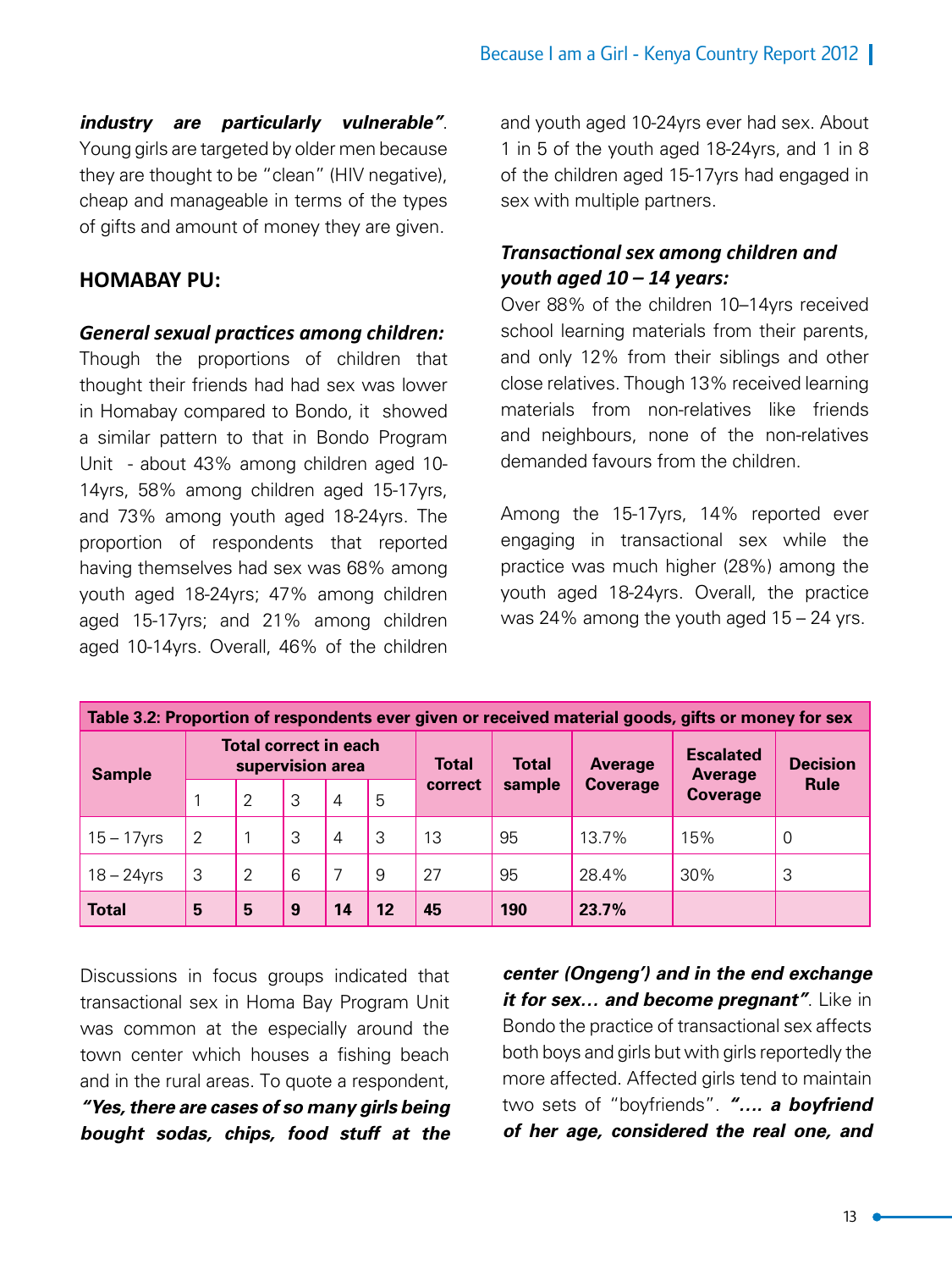### *another one older than her but who has money and could buy presents...."*

Household poverty was cited as a major driver of transactional sex very much similar to Bondo Program Unit. Parents are unable to provide for their families rendering everyone in the family vulnerable especially so girls. This situation worsens during drought and low business seasons when prices of food commodities go up. Poor parental guidance of their children was also noted as a contributing factor.

#### **Kilifi PU:**

General sexual practices among children:

In Kilifi program unit, the proportion of respondents that thought their friends had had sex was 41% among children aged 10- 14yrs; 78% among children aged 15-17yrs; and 85% among youth aged 18-24yrs. Those that accepted having had sex were 68% among youth aged 18-24yrs; 28% among

children aged 15-17yrs and 4% among children aged 10-14yrs. Overall one third of all the respondents, children and youth aged 10- 24yrs had ever had sex.

#### *Transactional sex among children aged 10 – 14 years:*

Most of the children 10–14yrs (92%) received school learning materials from their parents, though about half (48%) also received from their siblings and other close relatives. About 25% (24 children) received such materials from non-relatives like friends and neighbors. The non-relatives demanded favors from 4 of the 24 children, tried to seduce 2 of the children and as a result one child admitted to have had sex.

33% of the youth aged 18-24yrs and 14% of the children aged 15-17yrs reported ever engaging in transactional sex. Overall, the practice was 24% among the youth aged 15 – 24 yrs.

| Table 3.3: Proportion of children ever given or received material goods, gifts or money for<br><b>sex</b> |     |                                                  |                |                |   |                         |                        |                 |                                    |                 |  |
|-----------------------------------------------------------------------------------------------------------|-----|--------------------------------------------------|----------------|----------------|---|-------------------------|------------------------|-----------------|------------------------------------|-----------------|--|
| <b>Sample</b>                                                                                             |     | <b>Total correct in each</b><br>supervision area |                |                |   | <b>Total</b><br>correct | <b>Total</b><br>sample | <b>Average</b>  | <b>Escalated</b><br><b>Average</b> | <b>Decision</b> |  |
|                                                                                                           |     | $\mathcal{P}$                                    | 3              | $\overline{4}$ | 5 |                         |                        | <b>Coverage</b> | <b>Coverage</b>                    | <b>Rule</b>     |  |
| 15 – 17yrs                                                                                                | l 2 |                                                  | $\overline{2}$ | 6              | 3 | 14                      | 95                     | 14.7%           | 15%                                | $\Omega$        |  |
| $18 - 24$ yrs                                                                                             | 4   | $\overline{4}$                                   | 9              | $\overline{7}$ |   | 31                      | 95                     | 32.6%           | 35%                                | 4               |  |
|                                                                                                           |     |                                                  |                |                |   |                         |                        |                 |                                    |                 |  |

T10% of the youth 18-24yrs and 4% of the children aged 15-17yrs gave material goods, gifts or money in exchange for sex in the

**Total 6 5 11 13 10 45 190 23.7%**

past 12 months, 15% of the youth 18-24yrs and 10% of the children aged 15-17yrs were recipients.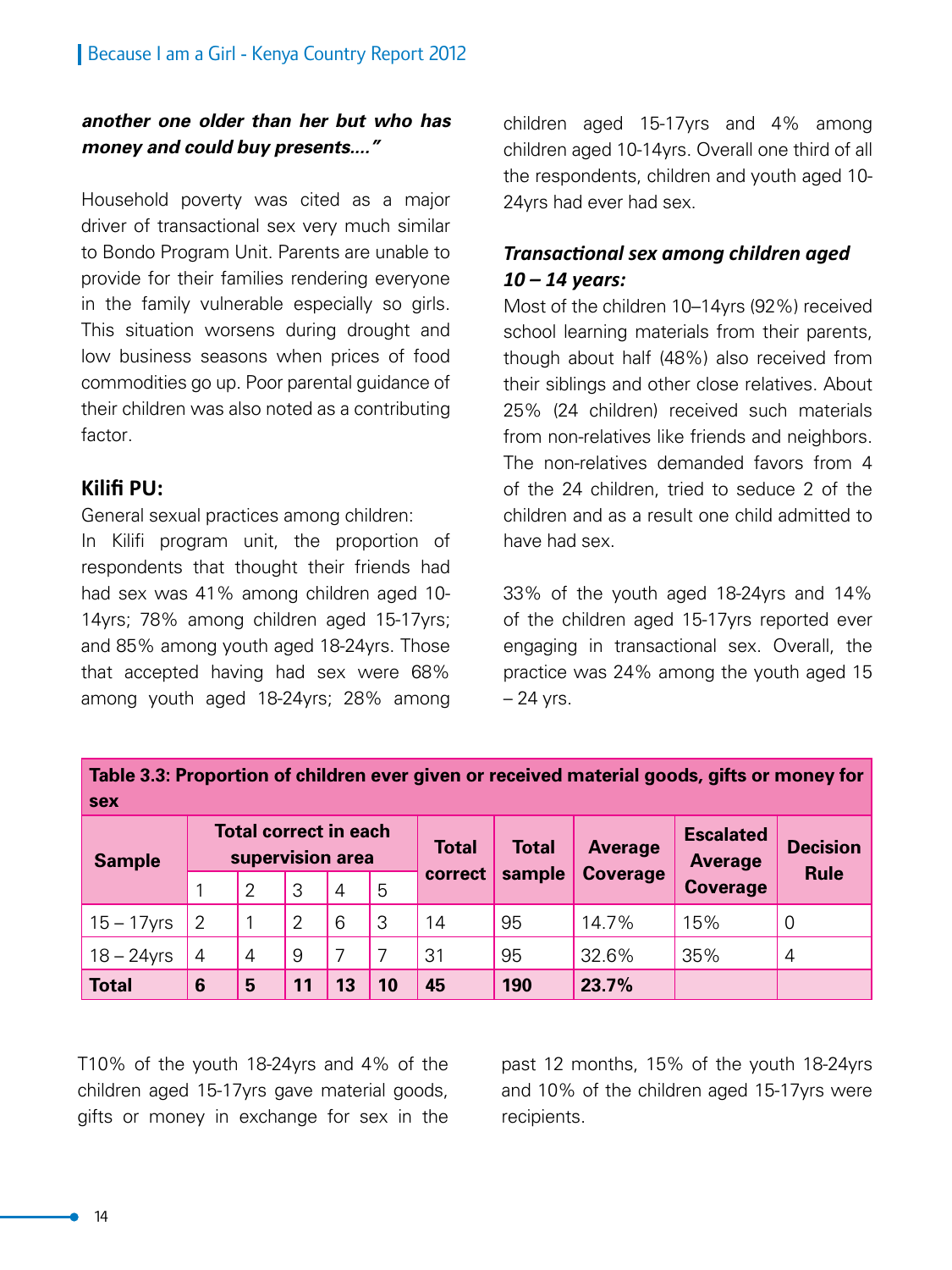From the qualitative discussions, transactional sex was said to be a common practice especially in the rural areas and at the coastal leisure beaches. Both girls and boys are affected, however, the girl-child was found to be more affected due to her many biological, emotional and gender related needs. Household poverty, poor parental guidance of children, and inadequate accommodation for families were cited as some of the factors fuelling the practice. The children said that some of their parents and teachers engage in transactional sex, and therefore some children would view it as an acceptable practice.

## **Kwale PU:**

#### *General sexual practices among children:*

About 25% of the children aged 10-14yrs, 60% of the children aged 15-17yrs, and 81% of the youth aged 18-24yrs thought that their friends had had sex. The majority of youth aged 18-24yrs (55%) reported to have ever had sex while this was reported by 20% of the children 15-17yrs and 8% of the children aged 10-14yrs. , about reported to have ever had sex as summarized in table 6.8 below. Overall, 27% of the children and youth aged 10-24yrs had ever had sex. Almost 15% of the

youth aged 18-24yrs and 4% of children aged 15-17yrs had engaged in sex with multiple partners.

#### *Transactional sex among children and youth aged 10 – 24 years:*

Only 10% (9) of the sampled children aged 10–14yrs received school learning materials from non-relatives like friends and neighbors. The non-relatives demanded favors from 5 out of these 9 children, tried to seduce 4 of them which resulted into 2 of the children engaging in transactional sex.

About 13% (12) of the children aged 10 – 14yrs received basic necessities from nonrelatives like friends and neighbors. The non-relatives demanded favors from 5 of the children, tried to seduce 4 of them and had sex with 3 children.

Among the older age groups, 33% of the youth aged 18-24yrs, and 14% of the children aged 5-17yrs, reported ever engaging in transactional sex. Overall, 23% of the youth aged 15–24yrs engaged in the practice. 17% of the youth aged 18-24yrs and 13% of the children aged 15-17yrs had engaged in the practice in the last one year.

| <b>sex</b>    |     |                                                  |                |                |    |                         |                        |                                   |                                                       |                                |  |
|---------------|-----|--------------------------------------------------|----------------|----------------|----|-------------------------|------------------------|-----------------------------------|-------------------------------------------------------|--------------------------------|--|
| <b>Sample</b> |     | <b>Total correct in each</b><br>supervision area |                |                |    | <b>Total</b><br>correct | <b>Total</b><br>sample | <b>Average</b><br><b>Coverage</b> | <b>Escalated</b><br><b>Average</b><br><b>Coverage</b> | <b>Decision</b><br><b>Rule</b> |  |
|               |     | $\mathcal{P}$                                    | 3              | $\overline{4}$ | 5  |                         |                        |                                   |                                                       |                                |  |
| 15 – 17yrs    | l 3 |                                                  | $\overline{2}$ | $\overline{2}$ | 5  | 13                      | 95                     | 13.7%                             | 15%                                                   | 0                              |  |
| $18 - 24$ yrs | 10  | 3                                                | 4              | 6              | 8  | 31                      | 95                     | 32.6%                             | 35%                                                   | 4                              |  |
| <b>Total</b>  | 13  | 4                                                | 6              | 8              | 13 | 44                      | 190                    | 23.2%                             |                                                       |                                |  |

**Table 3.4: Proportion of children ever given or received material goods, gifts or money for**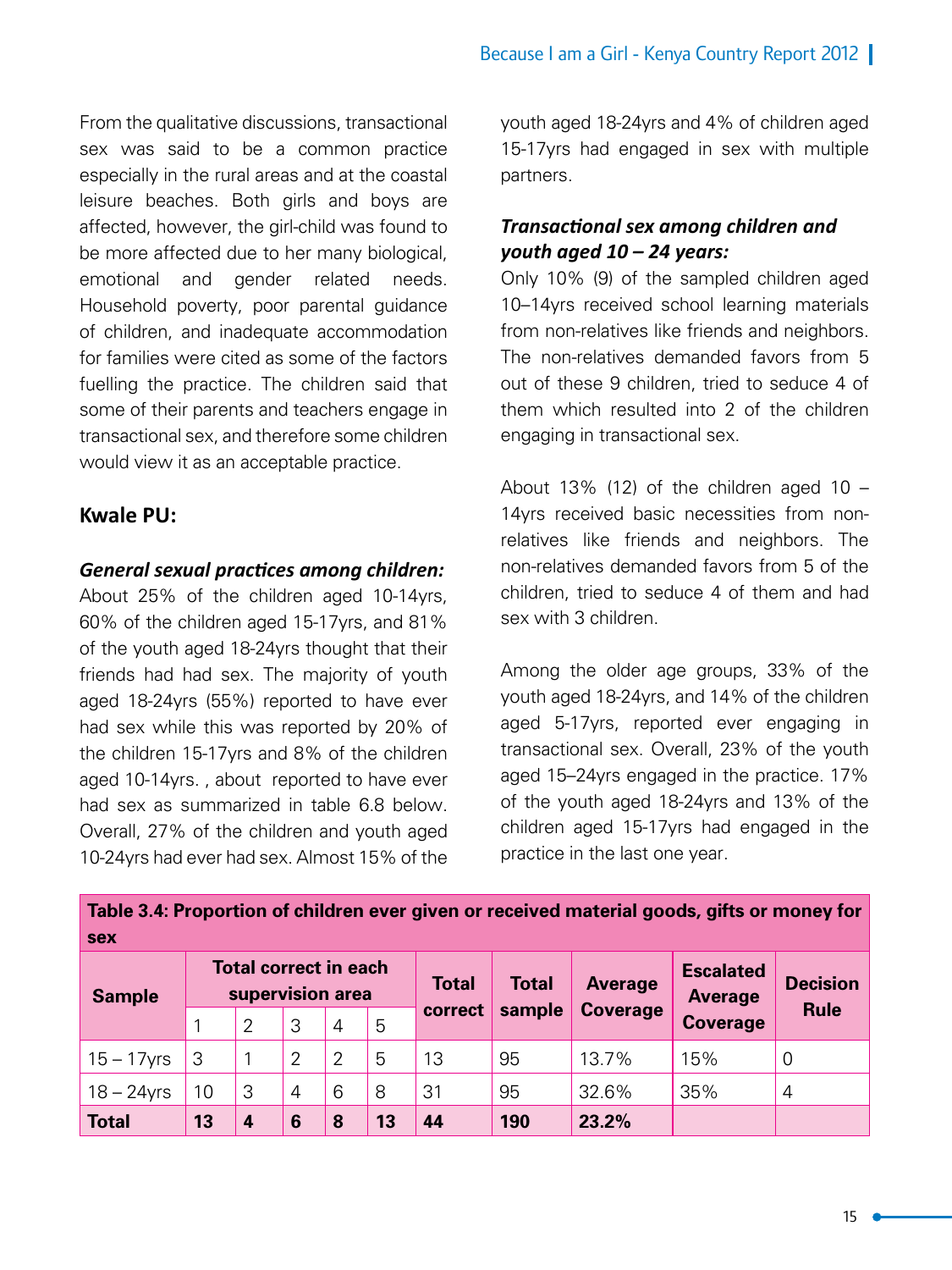#### Because I am a Girl - Kenya Country Report 2012

Qualitative interviews revealed that, like in other three program units which participated in this study, household poverty was a major driver of transactional sex in Kwale. Most households are unable to meet their basic household needs including food. Another contributing factor mentioned was a state of vulnerability brought about by orphan hood and having old or ailing parents, a situation that makes the children to assume their parents' responsibility to provide for the family. An example was given of an un-named 13 year old boy who is taking care of his ailing parents with proceeds from transactional sex with rich women.

Traditional practices such as funeral discos and night wedding ceremonies were found to provide the children with undue opportunities for engaging in transactional sex. An example was given of a night weddings where men sponsor girls to attend by paying their bus fare and at night when the celebration is at its peak the young girls pays back by engaging in sex with their sponsors failure to which they will be forced to walk back home.

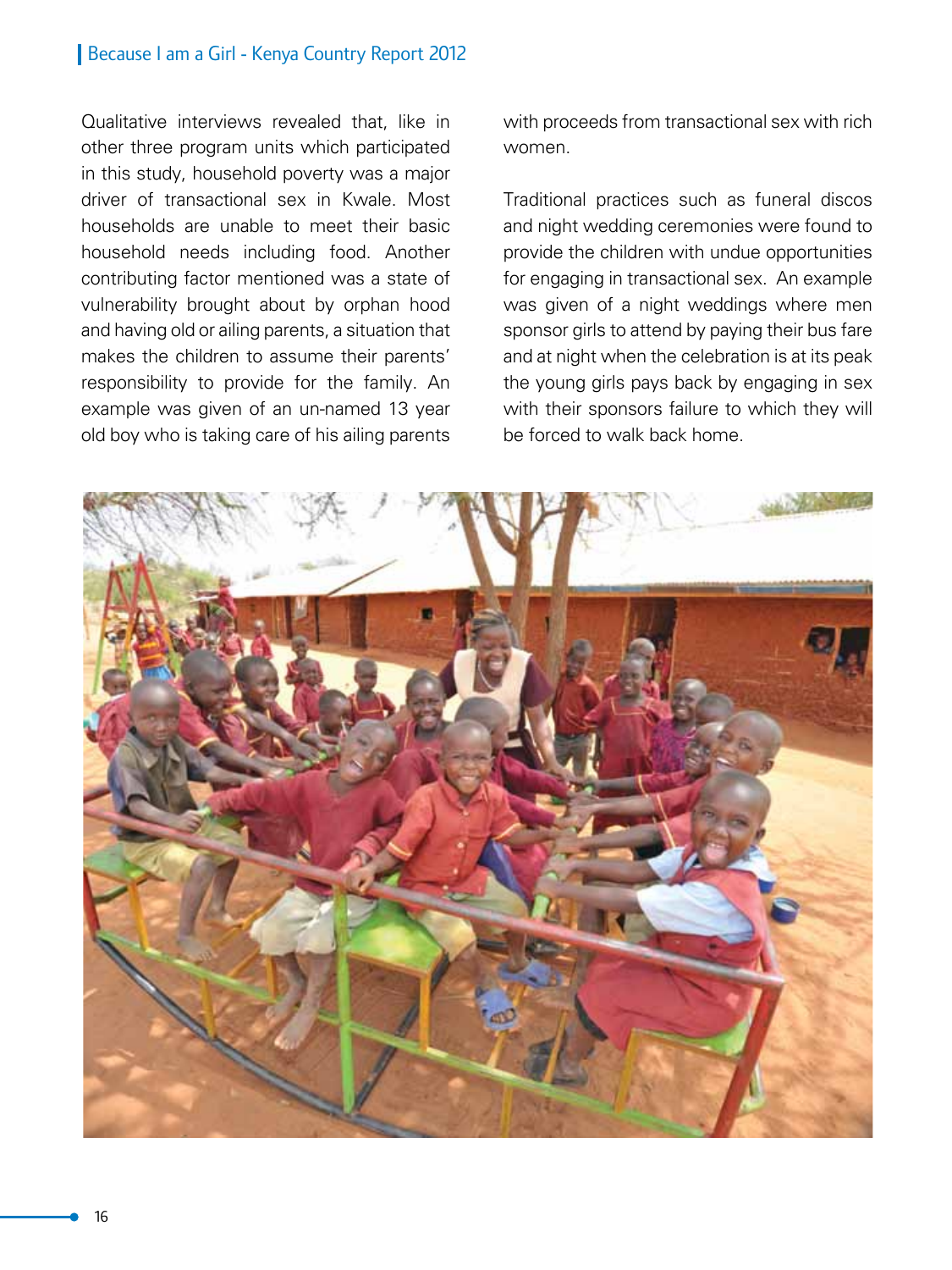# **Section 3: Child Domestic Labour in Nairobi:**

Child Domestic Labour was identified as an area of interest under the BIAAG initiative. The study on the child domestic labour in Nairobi sought to establish its prevalence and the underlying causes. The findings recommend areas of further research and/ or interventions.

## **Child labour in Nairobi**

Child Labor is defined as

- (i) 1 hour of economic labor or 28 hours of domestic labor for children 5 – 11 years per week;
- (ii) 14 hours of economic labor or 28 hours of domestic labor for children 12 – 14 years per week, and
- (iii) 43 hours of economic or domestic labor for children 15 – 17 years per week.

The *Child Labour Analytical Report*  (KNBS 2009) which is the most recent and comprehensive data on child labour indicates that in Kenya overall, **8%** of children aged 5-17 (1.01 million children) are child labourers. Of this number 90% are in rural areas while 10% are in urban areas. These figures indicate a drop in child labour from a 1999 ILO study which recorded 1.9 million child labourers. The drop is attributed to interventions by the government and its partners. The same report indicates that the prevalence of child labour in Nairobi is **2%** which is lower than the other provinces where it is mainly driven by engagement of children in agricultural work.

High prevalence of child labour has been cited in certain localities such as the Dandora dump site however no census of the children population at the site has been carried out ANPPCAN (2012). A report by CESVI (2012) notes Embakasi, Kayole and Njiru as areas with child labourers who are mainly engaged scavenging and domestic labour; the study focused on areas with worst forms of child labour (WFCL). Although there is anecdotal information that there are children engaged in domestic labour in Nairobi, reliable statistics as to the magnitude are not available.

## **Regulations and policies on child labor**

Core conventions that deal with child labour have been domesticated in the Kenya Constitution - Article 53; the Employment Act 2010; the Children's Act 2001(Revised 2007); Education Act, Cap 211 2009; Labour Relations Act 2007; Sexual Offenses Act, 2006 (Revised 2009); and supportive policies and strategies such as the National Child Labour Policy and the National Children Policy.

## **Study Methodology:**

This was based on (i) literature review, (ii) interviews with 20 key informants all from Nairobi (DEOs, DCOs, AAC members, DLOs and relevant CBOs/NGO officials) and (iii) 1,204 household interviews with principal care givers who were proportionately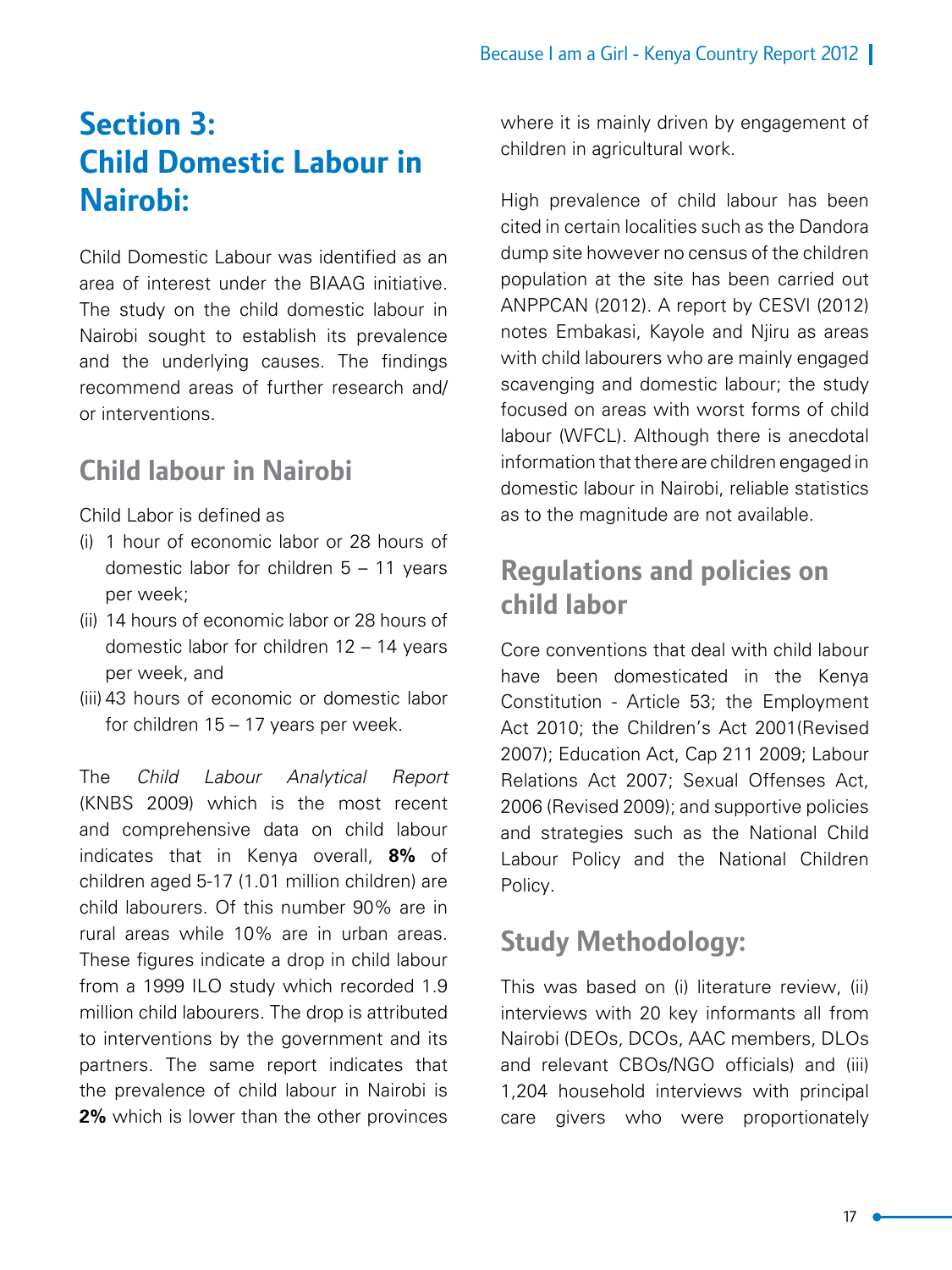selected from each of the four districts of Nairobi based on their relative population sizes.

## **Key findings**

The principal care givers provided information on 2,178 children aged 5-17 years. 53% of who were females and 47% males. Two thirds (68%) of these children were aged 5-10 years while 11-14 years and

15 – 17years accounted for 19% and 13% respectively. Most of the children (89%) were off-springs of the household head, while 6% were children of other relatives. Only 7 children aged 5-17 were reported as live-in maids. 4% of the children were recorded as currently not in school while 20% of all children had been missing school owing to non-payments with the incidence highest amongst the 15-17 year-olds.



#### **Figure 1.1**

5% of all children (5-17 years) were engaged in child labor. This is comparable to the 2% for Nairobi recorded in the *Child Labor Analytical Report* (KNBS 2009). Of those in child labor, 59% were involved in household-owned small retail businesses and 39% in doing household chores for other households. The proportion of children engaged in child domestic labor was higher among the 5-11yr and 15-17yr age groups.

Based on the definition of child labor above, 2% (46) of the 2178 children were engaged in child domestic labor either in someone else's or own household. Of these 46 children 26 are found in Nairobi North. Majority (36 children) worked in domestic chores in someone else's household, while 10 work in their own households. Out of the 46 children engaged in domestic child labor 27 were girls.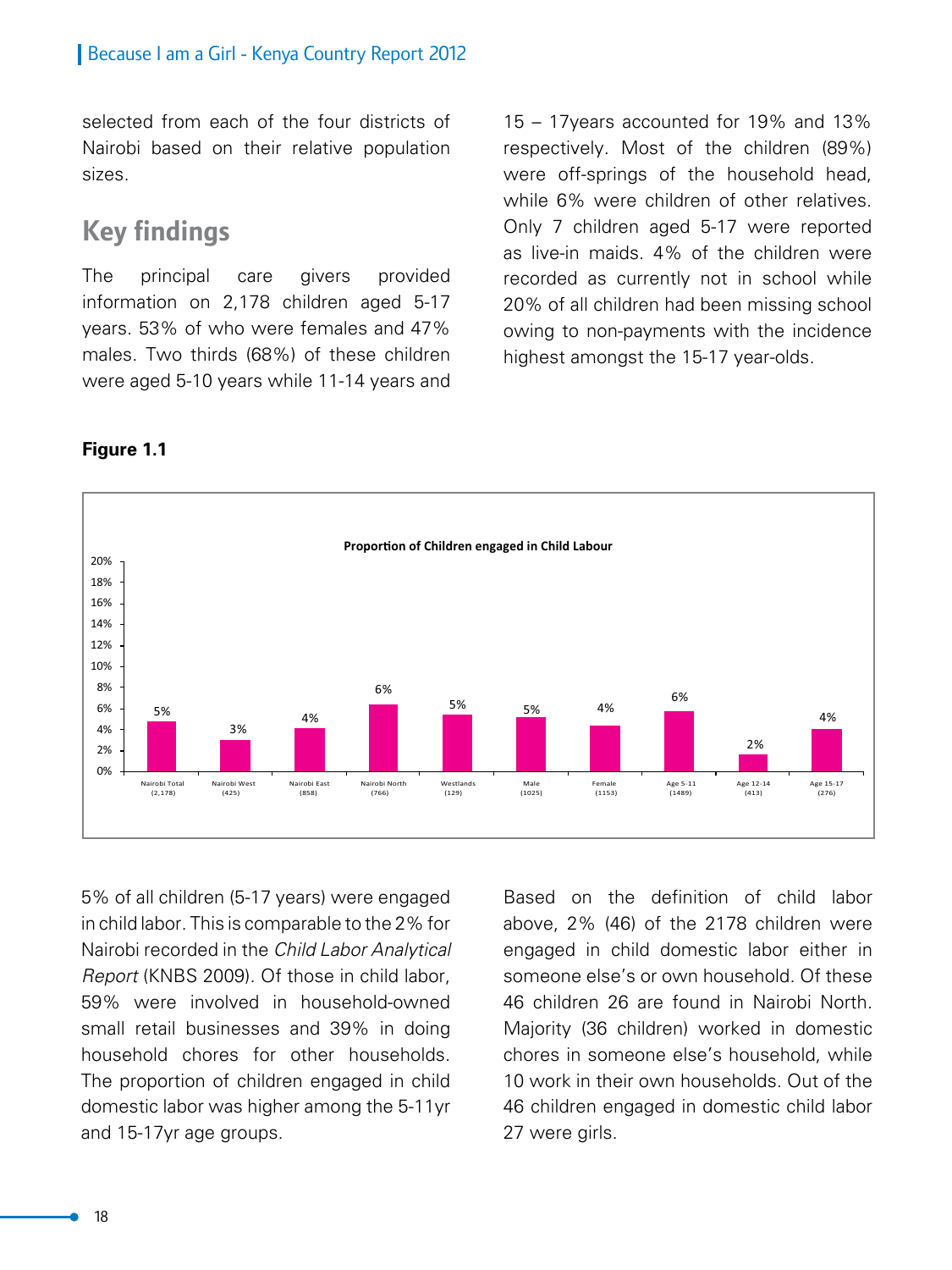#### Because I am a Girl - Kenya Country Report 2012

Many of these children were in school meaning they come from school and still have to put in substantial hours of domestic work mainly in someone else's household. The majority came from households where livelihood options (casual work, selfemployed) were likely to result in unstable incomes.

Generally speaking principal care givers were aware that child domestic labor is harmful to the child. Based on an openended question, they had a notion that when domestic chores affect school, growth, play, sleep or exposes the child to bodily harm then it becomes harmful. However, they did not articulate child domestic labor in terms of hours of domestic work.

Concerning reporting of child domestic labor incidences, 48% of the 1,204 principal care givers interviewed stated that if they were to become aware of a child who is not attending school owing to domestic chores, they would talk to the parents/guardians of the child (the perpetrators of child domestic labor). 46% of them stated that they would report such cases to an authority. Of the principal care givers that would report cases of child domestic labor to an authority 62% stated their preferred authority would be the chief.

Twenty Key Informants including District Education Officers, District Labor Officers, NGO/CBO officials and probation officers amongst others were interviewed to gauge their knowledge and perceptions on the communities' knowledge on domestic labor. Nine of them used the phrase *"gainful/* *economic employment"* to describe child labor and only 4 of them specifically mentioned domestic labor as a component of child labor. This suggests they did not deem child participation in domestic chores as a facet of child labor and they are therefore likely to ignore or underrate child domestic labor especially where children work and reside in the same households. None of the key informants mentioned child labor in term of hours of work.

15 of the Key Informants were of the opinion that the community does not know much about domestic labor. They attribute the low community knowledge on weak community sensitization on the Legal statutes (Acts) since these have not been simplified for general public's comprehension. The remaining 5 Key Informants felt that the communities know enough, but are unwilling to openly discuss or deal with the issue.

Key informants were concerned that communities generally perceive child domestic labor as acceptable - that it is right for children to put in substantial hours in domestic chores in reciprocity for basics provided by caregivers and as part of the socialization process.

They perceived child domestic labor to be more prevalence in informal settlements and in the low income residential estates of the city such as Nairobi north with its large informal settlements such Korogocho and Mathare, and Eastlands. According to them the factors responsible for child domestic labor included poor parenting and parental negligence; poverty and unstable household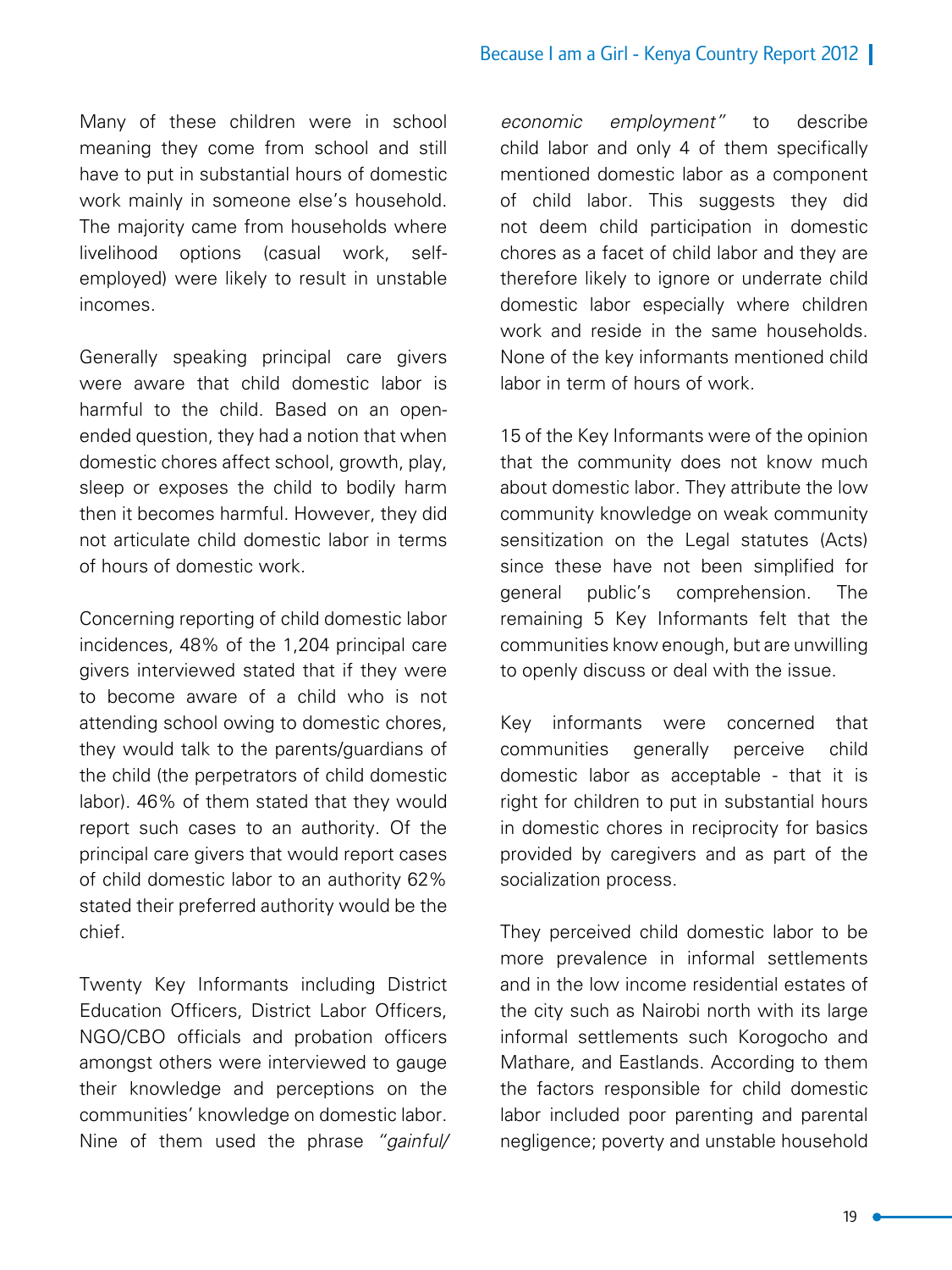#### Because I am a Girl - Kenya Country Report 2012

livelihoods; exploitation by urban-based relatives; peer pressure from other child domestic laborers; and role modeling by parents engaged as domestic workers.

## **Trends in Child Domestic Labor**

Asked to comment on the trend in child domestic labor over the last two years, 17 of the 20 key informants felt that it was on the increase. The increase is driven by factors such as:

- Poverty which is on the increase, causing some caregivers to withdraw their children from school to work in domestic chores periodically to bridge the household expenses. In other cases, parents have to work longer to cope with the rising cost of living, and older siblings have to shoulder the household chores.
- **Escaping harsh realities of living in** informal settlements: A child sharing a single room with parents may opt to be live-in domestic helps in other perceived wealthier households as they seek some semblance of privacy for self or their parents.
- Attractions of quick cash: Girls who do not transit to secondary school may opt to be domestic workers as it provides quick cash for their increasing needs e.g. sanitary pads, beauty products.
- Weak regulatory framework to protect children from domestic work: Although child protection issues are domesticated in various statues and acts, it is difficult to monitor and enforce regulations

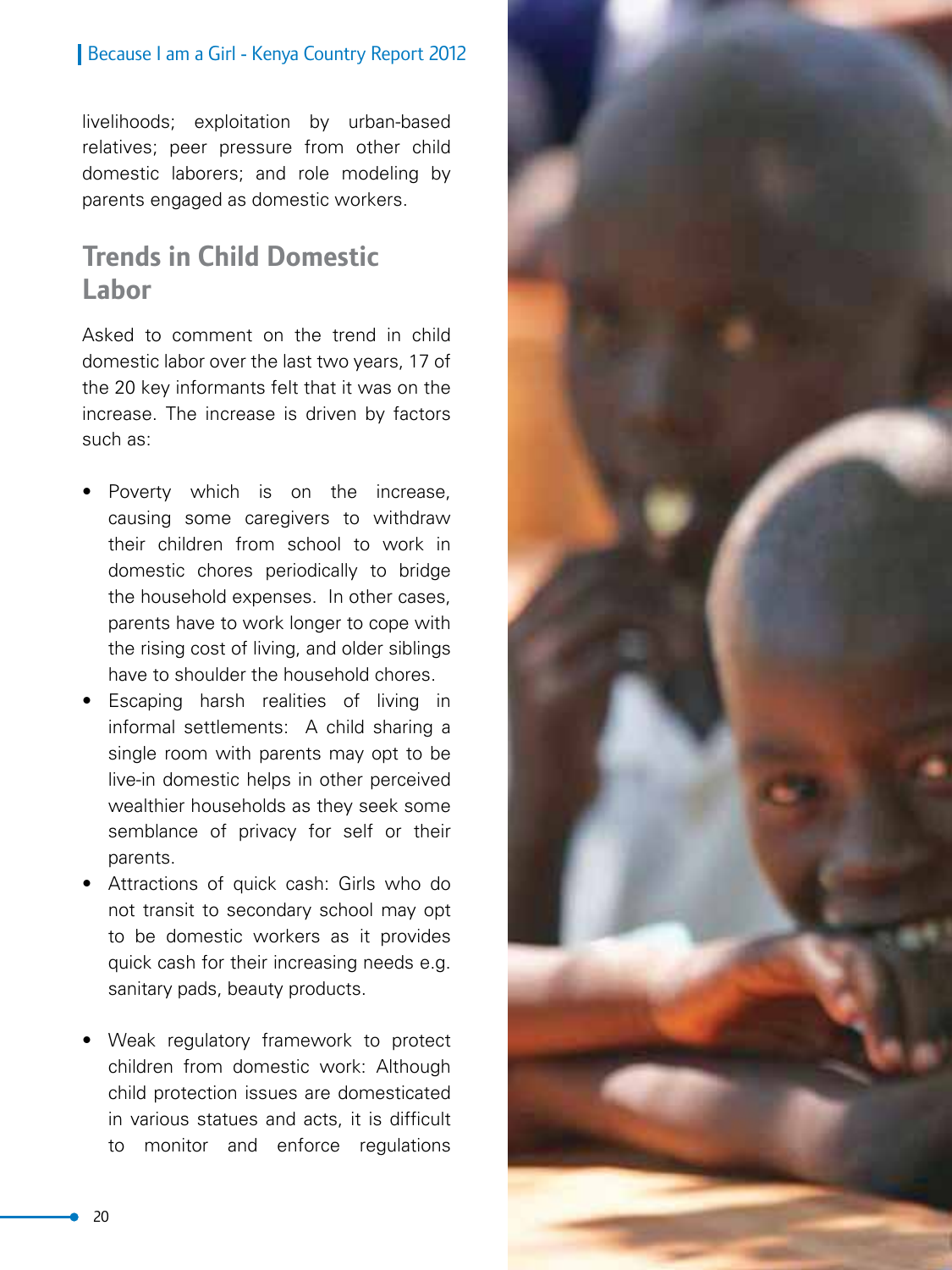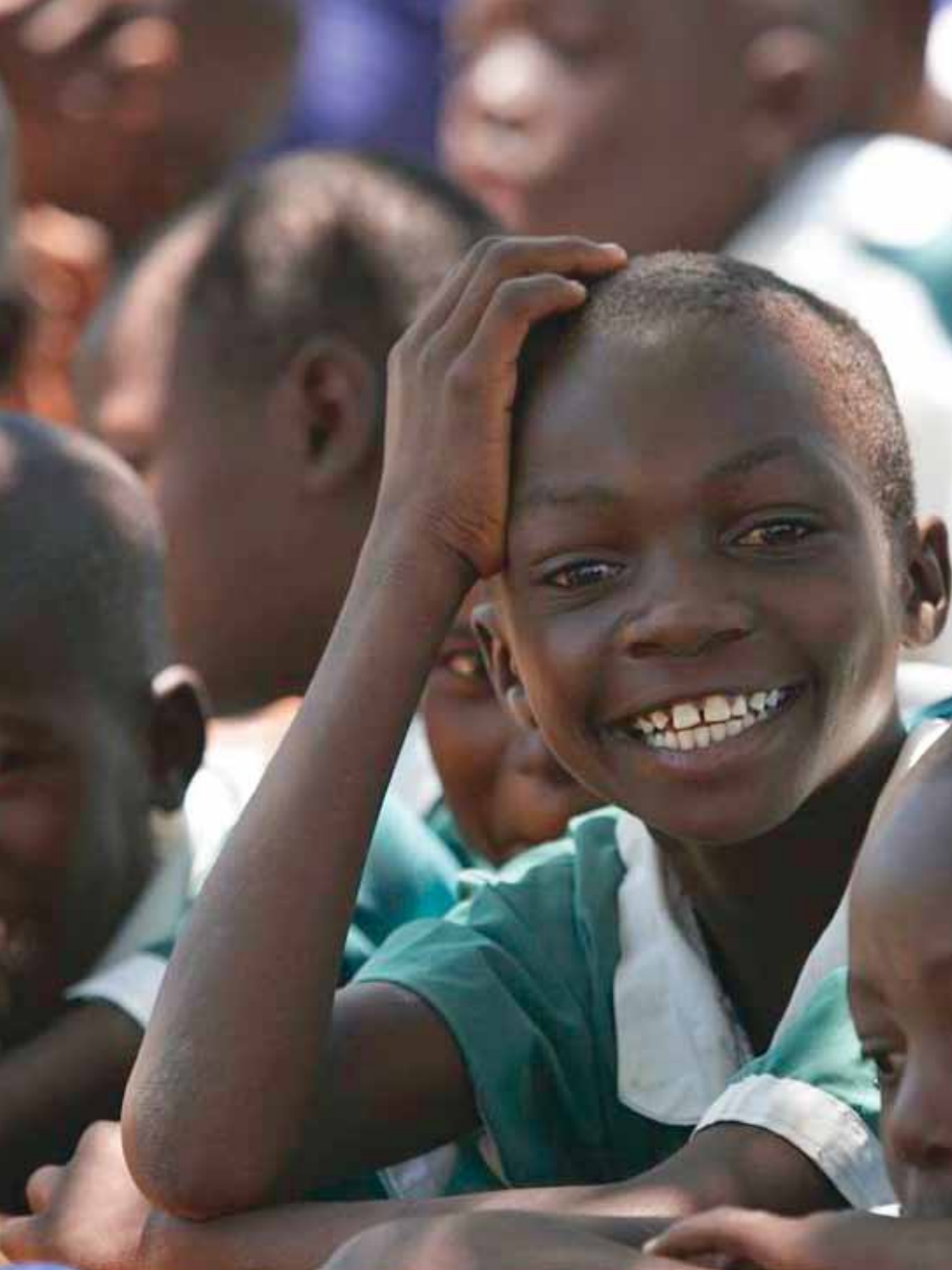especially in cases where children resort to domestic labour as a result of neglect by parents.

• Minimal sensitization: whereas child domestic labor is a reality, there is little public sensitization on the ground, as such the trends will continue to increase. "There are no campaigns on it. No one talks about it." *(AAC Member Nairobi East).* 

Interestingly while the key informants were of the opinion that child domestic labour is on the increase, 52% of the principal care givers felt that it is on the decrease, while another 33% felt the trends have remained constant.

Initiatives to address child domestic labor: None of the key informants had initiatives to address child domestic labor per se but 16 had some initiatives to address child labor in general. The interventions included (i) sensitization (ii) briefing on better parenting (iii) case monitoring, and (iv) skills training for vulnerable children. Although community sensitization was the most widespread, such activities were lukewarm in some localities due to poor reception by communities. Only 13% of the 1,204 principal caregivers of 5-17 year olds were aware of any community initiatives to address child labour and attributed these to government institutions and NGOs/CBOs.

According to key informants, interventions on child labour face various challenges. There is a sense of apathy not only from caregivers but also from the local leaders and cases of child domestic labour encounter a lot of interference. Community members fear being victimized for reporting such cases, while some are blinded to such issues owing to ignorance. Child domestic labour interventions are poorly funded and duty bearers are struggling to offer realistic solutions to domestic labour yet alternatives available (especially to poor households) are costly. Despite anecdotal information that domestic labour is a concern, there is little data for duty bearers to use as a basis for decision making.

In the year 2011 only about 12 cases of child domestic labour were been prosecuted. Such prosecutions are difficult with family members unwilling to cooperate and at times threatening those gathering the needed evidence. Under duress the victims (children) give contradictory statements. The duty bearers are unable to offer much security to these children during these procedures. Lack of resources hinders effective followup of these cases especially in the informal communities where populations are highly "migratory" and could move houses to avoid follow up. There are also contradictions in legislation, for instance the Labour Law allows minors to work, (vulnerable orphans 15 years onwards should be allowed to work for sustenance) while the Constitution does not necessarily close all loop-holes for child domestic labor offenders.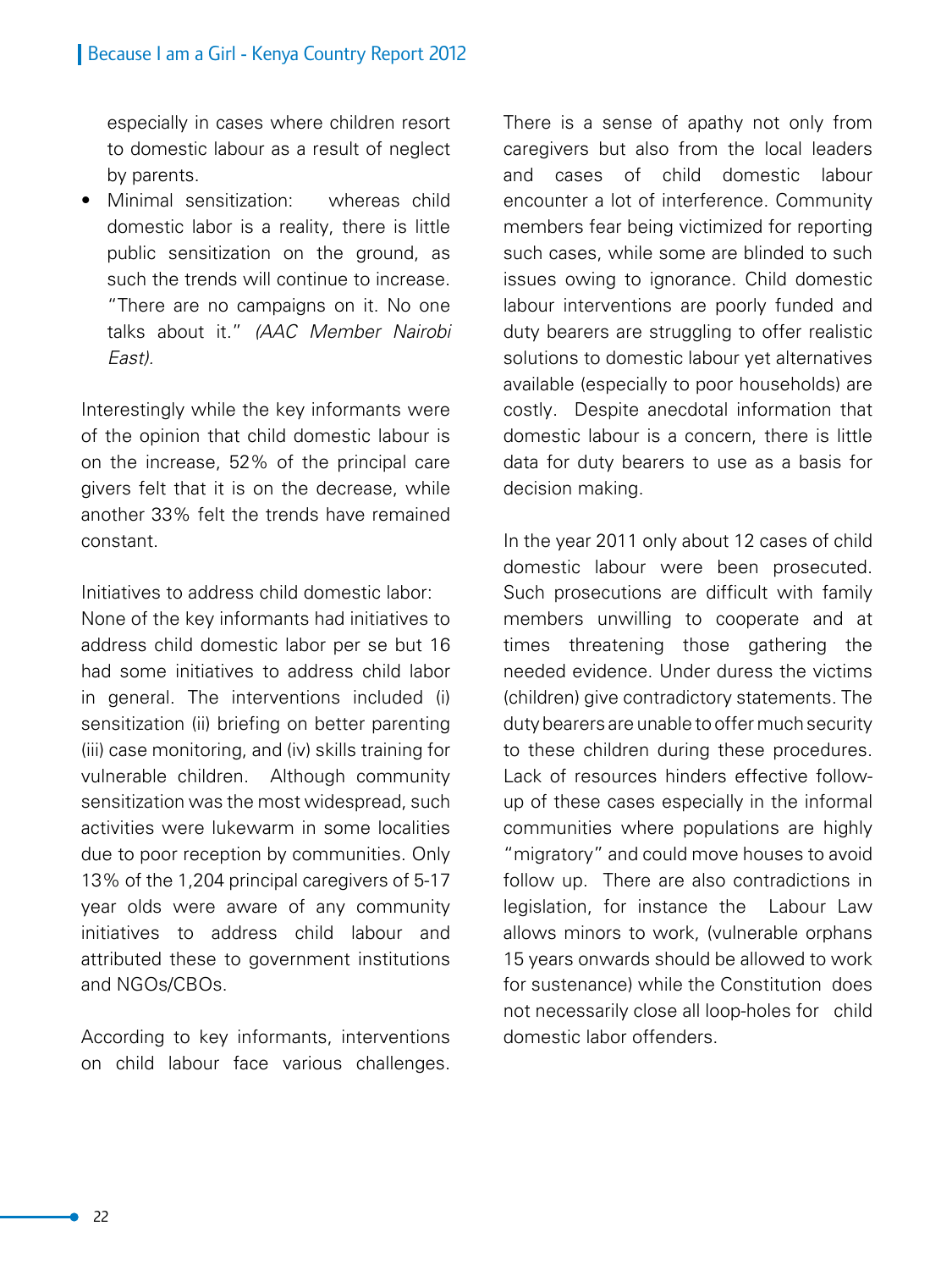## **Conclusion and recommendations**

There are localities such as informal settlements, which are potential "hotspots" for child domestic labor that need to be investigated further through targeted qualitative and quantitative studies.

Whereas the number of underage live-in maids noted in the survey is negligible, the survey notes that there are children who live with their parents, attend school and still go out to clean clothes, take care of children, putting in substantive hours in such chores such that their educational outcomes may suffer. The plight of such is fairly invisible since they do not live with their employers. Also, as more people get to know that domestic labor is illegal, they might avoid live-in under age maids but still get them to come in every day. These are areas that require more research.

Most children work out of real necessity and interventions must be realistic and sustainable. Key informants are baffled as to how best to tackle the issue; it is no wonder that communities are hostile towards those investigating child domestic labor cases, as they are deemed as seeking to disrupt a revenue stream without offering realistic solutions.

Parents in rural areas need to be sensitized on child domestic labor so they can begin to question the opportunities that are available to their children when they send them off to the city to live with relatives/friends while pursuing education, jobs, or for extended visits.

Since cases of child domestic labor occur in the privacy of individual households exposing affected children to violence, exploitation and abuse, communities are best placed to cost effectively address it. The communities should be sensitized and linked to state and non-state structures for referrals and technical support. Community structures could have the added advantage of providing updated data on child domestic labor.

## **Conclusion and recommendation:**

Gender targeted social protection programs should be initiated to safeguard girls from falling into the vulnerability traps that which were identified to be predisposing them to transactional sex leading to early pregnancy and marriage. Appropriate measures should be taken by the Government in partnership with NGO's and other stakeholders to cushion the vulnerable community members from extreme poverty. There is need for more education and sensitization on targeting the youth on issues of sex and sexuality and the dangers that associated with teenage sex.